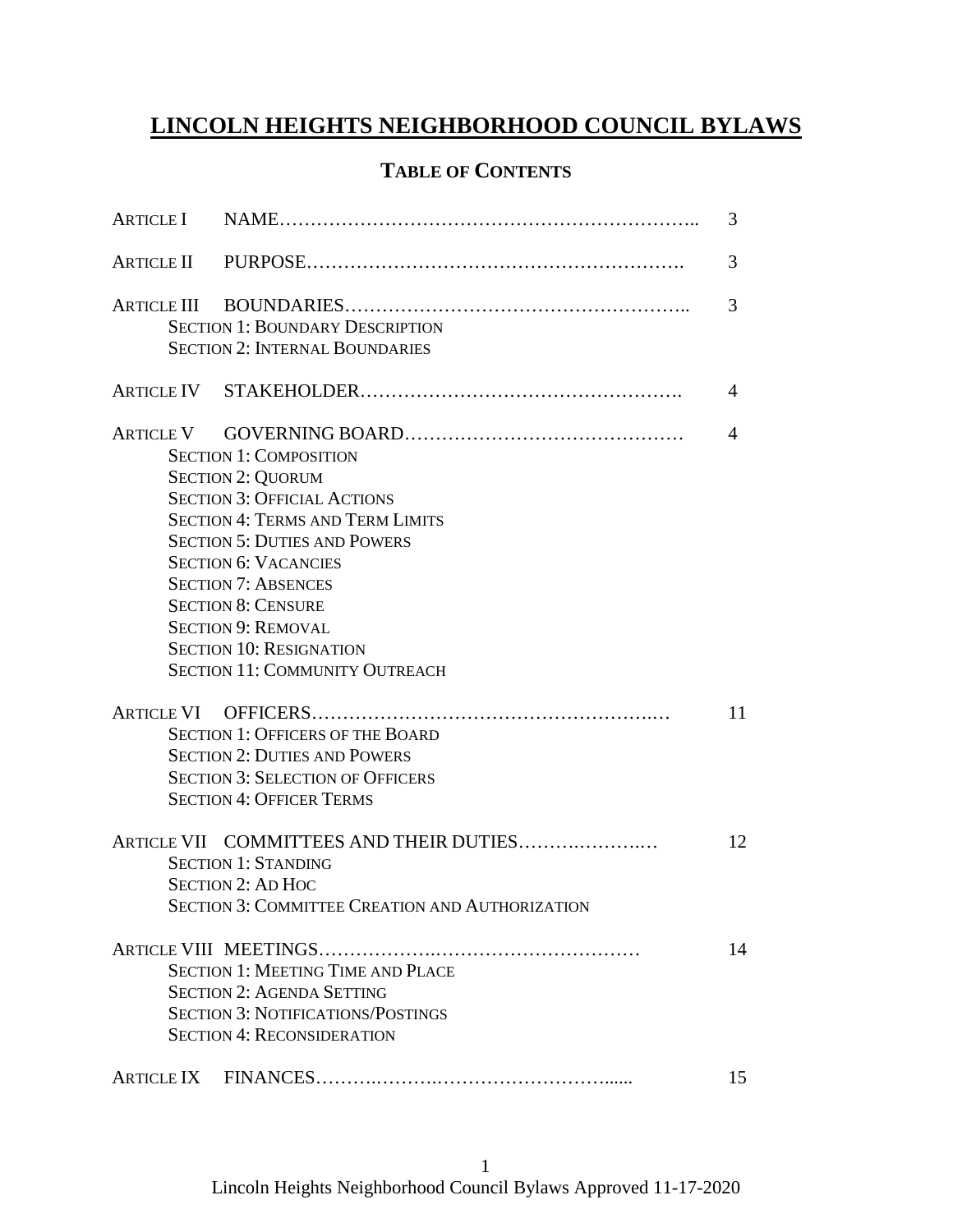|                                                           |                                                                         | 16 |  |  |
|-----------------------------------------------------------|-------------------------------------------------------------------------|----|--|--|
|                                                           | <b>SECTION 1: ADMINISTRATION OF ELECTION</b>                            |    |  |  |
|                                                           | <b>SECTION 2: GOVERNING BOARD STRUCTURE AND VOTING</b>                  |    |  |  |
|                                                           | <b>SECTION 3: MINIMUM VOTING AGE</b>                                    |    |  |  |
|                                                           | <b>SECTION 4: METHOD OF VERIFYING STAKEHOLDER STATUS</b>                |    |  |  |
|                                                           | <b>SECTION 5: RESTRICTIONS ON CANDIDATES RUNNING FOR MULTIPLE SEATS</b> |    |  |  |
|                                                           | <b>SECTION 6: OTHER ELECTION RELATED LANGUAGE</b>                       |    |  |  |
|                                                           |                                                                         | 16 |  |  |
|                                                           | ARTICLE XII PARLIAMENTARY AUTHORITY                                     | 17 |  |  |
|                                                           |                                                                         | 17 |  |  |
|                                                           | <b>SECTION 1: CODE OF CIVILITY</b><br><b>SECTION 2: TRAINING</b>        | 18 |  |  |
|                                                           | <b>SECTION 3: SELF-ASSESSMENT</b>                                       |    |  |  |
| ATTACHMENT A - MAP OF NEIGHBORHOOD COUNCIL<br>19          |                                                                         |    |  |  |
| ATTACHMENT B - GOVERNING BOARD STRUCTURE AND VOTING<br>20 |                                                                         |    |  |  |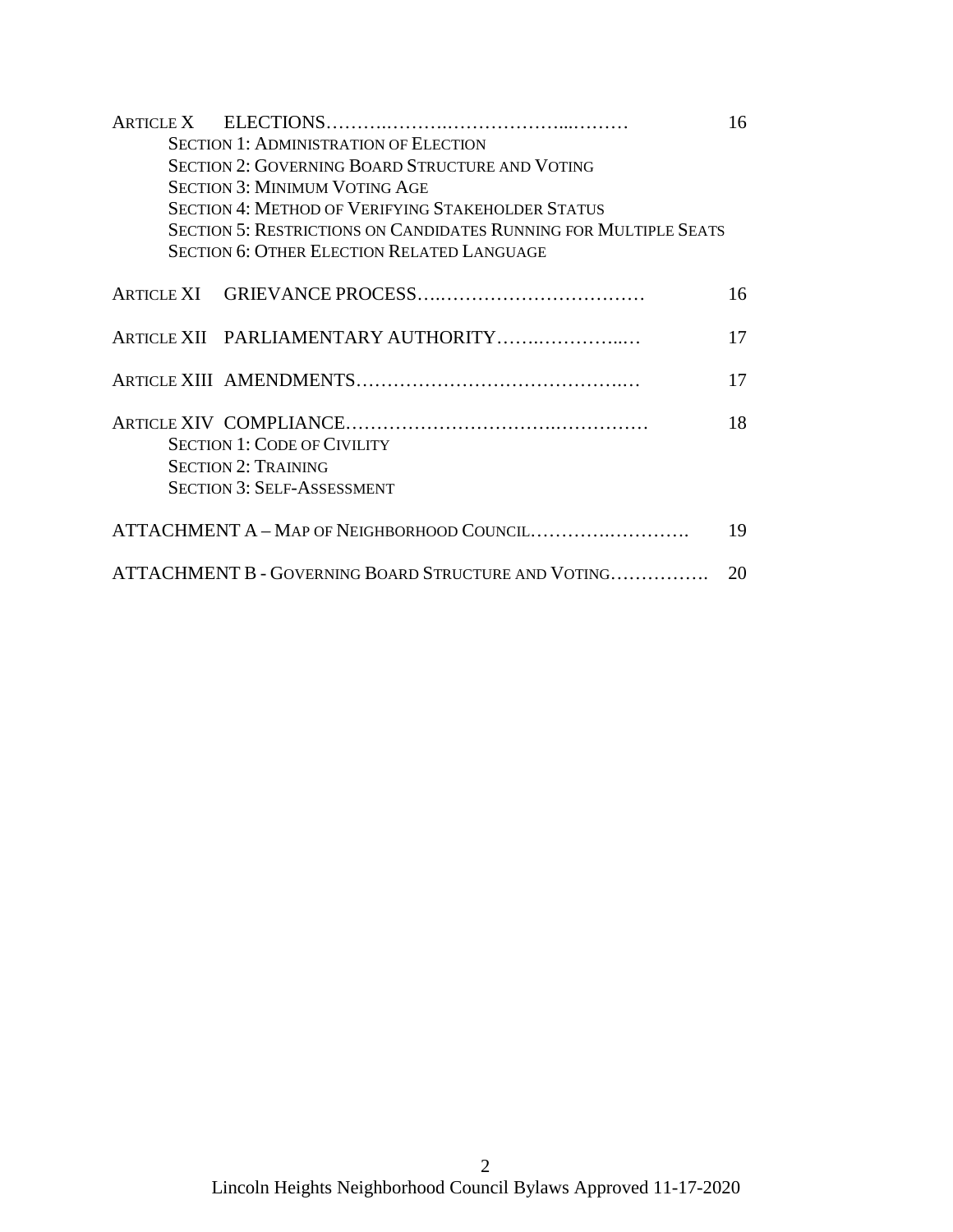#### **Article I Name**

The name of this Neighborhood Council shall be the Lincoln Heights Neighborhood Council (LHNC).

#### **Article II Purpose**

The LHNC is an officially recognized advisory council hereby part of the Los Angeles Citywide system of Neighborhood Councils. The purpose of the LHNC is:

- A. To provide an inclusive, open forum for public discussion of issues concerning City governance, the needs of this Neighborhood Council, the delivery of City services to this Neighborhood Council, and on matters of a Citywide nature.
- B. To empower Stakeholders from all parts of our community to work together for change.

#### **Article III Boundaries**

Lincoln Heights includes a geographic area that has approximately 35,000 residents.

#### **Section 1 Boundary Description**

The boundaries are described as follows: Along the Los Angeles River from Cesar Chavez Avenue to the 110 Freeway. NORTH along the 110 Freeway to Avenue 39. EAST around the Heritage Square property line to Pasadena Avenue. EAST on Avenue 35 to Griffin Avenue. SOUTH along the western property line of 3372 Griffin Avenue. From the southern most point of 3372 Griffin Avenue to the terminus of Von Keithian Avenue. EAST along Von Keithian Avenue to the intersection of Von Keithian Avenue and Radio Road. From the intersection of Von Keithian Avenue and Radio Road to the peak of 1050 Montecito Drive (where KFSG-FM LA is). From the peak of 1050 Montecito Drive to the property line between 3363 North Sierra Street and 3401 North Sierra Street to the intersection of Mercury Avenue and Sierra Street. EAST on Mercury Avenue to intersection of Mercury Avenue and Reynolds Avenue. Continuing south along the property lines separating zip codes 90031 and 90032 to North Broadway. Go EAST on North Broadway to North Mission Road. NORTH on Mission Road to the southern property line of the commercial property south of the intersection of Soto Street and Mission Road. EAST along that property line to Soto Street. SOUTH on Soto Street to Marengo Street. WEST on Marengo Street to North Mission Road. SOUTH on Mission Road to Caesar Chavez Avenue. WEST on Caesar Chavez Avenue to the Los Angeles River.

#### **Section 2 Internal Boundaries**

To ensure that Stakeholders from all parts of the above described boundary area are equally represented on the LHNC, there shall be representatives on the Board of Governors from each of the following described sub-area: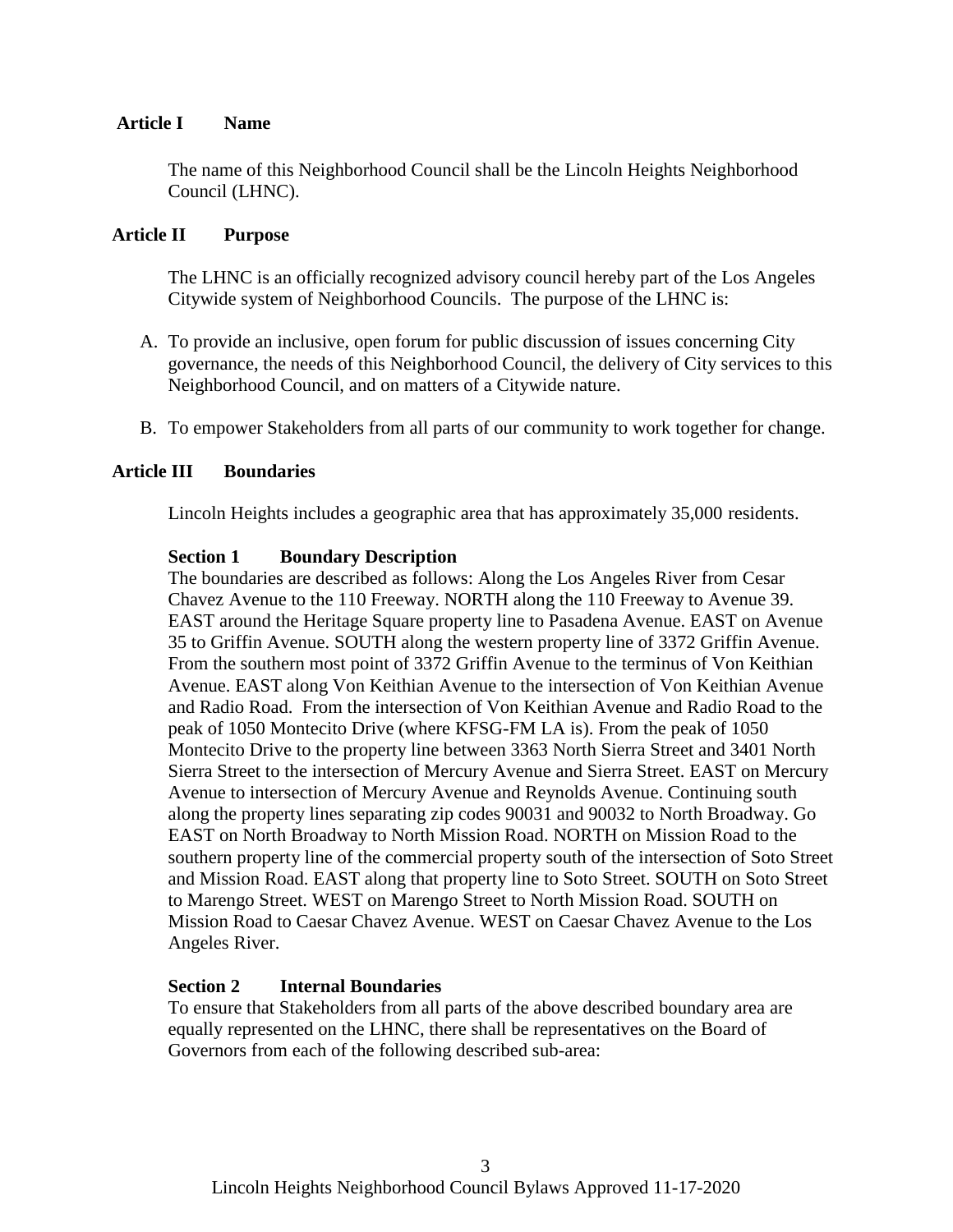## A. **Sub-Area 1**

NORTH on 5 freeway to 110 Freeway. NORTH on 110 Freeway/Arroyo Seco to Ave 39. WEST SOUTHEAST on Ave 39 to Griffin Ave. SOUTH on Griffin Ave. to N. Broadway. WEST on North Broadway to the 5 Freeway.

## B. **Sub-Area 2**

NORTH on Griffin Ave. from Broadway to Ave 39. Diagonal from this corner to Sierra and Mercury. WEST EAST on Mercury to Huntington Dr.. SOUTH on Huntington to Mission. SOUTH on Mission to North Broadway. WEST on Broadway to Griffin Ave.

## C. **Sub-Area 3**

NORTH on Hancock from Valley Blvd. N. Main to North Broadway. EAST on N. Broadway to Mission. NORTH on Mission to Soto. SOUTH on Soto to Valley Blvd. WEST on Valley Blvd. to Hancock. continue on N. Main to Hancock.

# D. **Sub-Area 4**

NORTH on 5 Freeway from Mission to North Main. EAST on North Main to Valley Blvd. EAST on Valley Blvd. to Soto. SOUTH on Soto to Marengo. WEST on Marengo to Mission. SOUTH on Mission to the 5 freeway.

## E. **Sub-Area 5**

NORTH on the 5 Freeway to North Broadway. EAST on North Broadway to Hancock. SOUTH on Hancock to North Main. WEST on North Main to 5 freeway.

## F. **Sub-Area 6**

SOUTH SOUTHWEST on Million Mission from Daly to Caesar Chavez. NORTH on Caesar Chavez. To Vignes. NORTH on Vignes to North Main. NORTH NORTH on North Main to Daly.

# G. **Sub-Area 7**

NORTH along the Los Angeles River from North Main Street to the 110 Freeway. NORTH on the 110 Freeway to the 5 Freeway. SOUTH on the 5 Freeway to North Main. WEST on North Main Street to the Los Angeles River.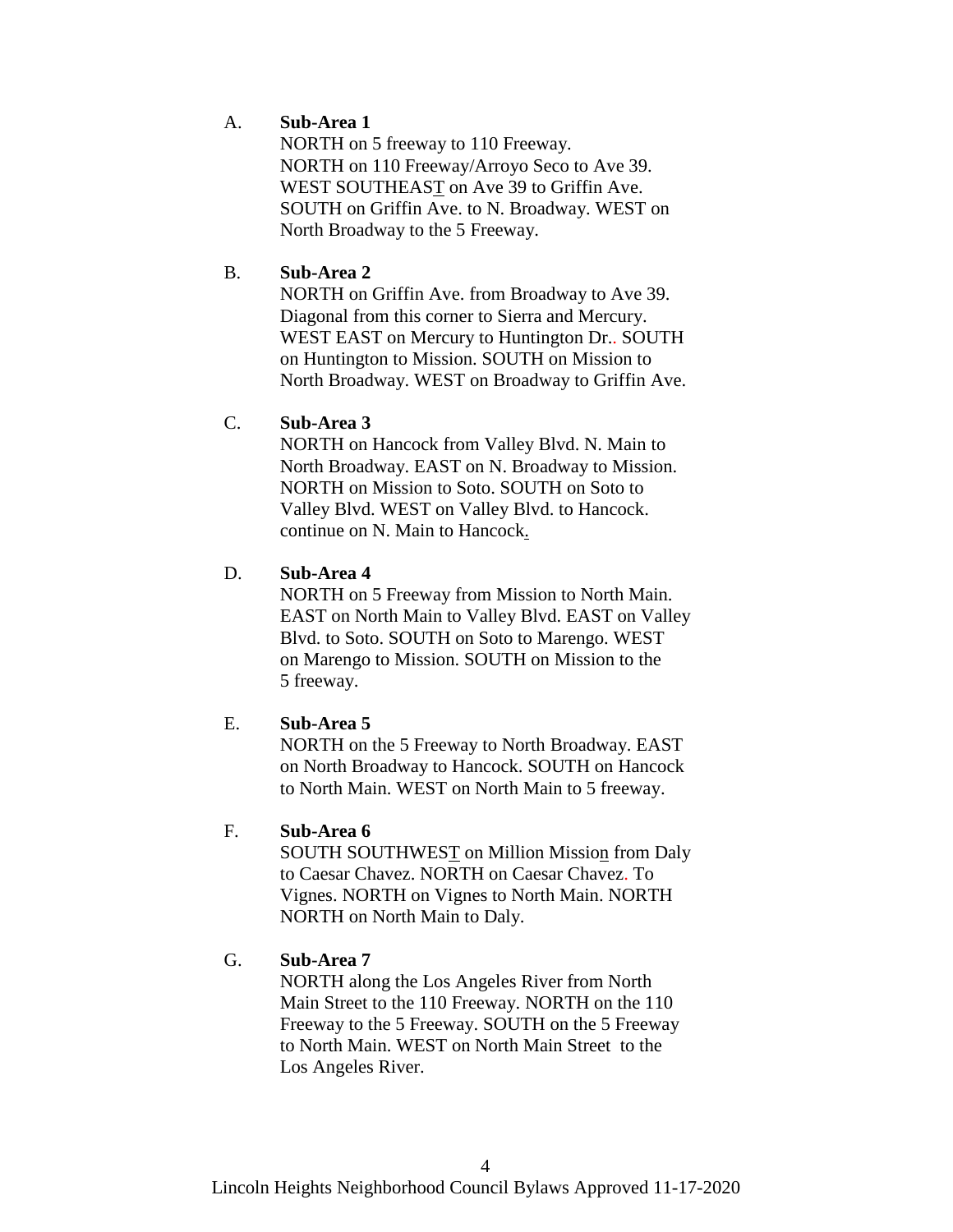## **Article IV Stakeholder**

Neighborhood Council membership is open to all Stakeholders. A "Stakeholder" shall be defined as any individual who:

(1) Lives, works, or owns real property within the boundaries of the neighborhood council; or

(2) Is a Community Interest Stakeholder, defined as an individual who is a member of or participates in a Community Organization within the boundaries of the neighborhood council.

A "Community Organization" is an entity that has continuously maintained a physical street address within the boundaries of the neighborhood council for not less than one year, and that performs ongoing and verifiable activities and operations that confer some benefit on the community within the boundaries of the neighborhood council. A forprofit entity shall not qualify as a Community Organization. Examples of Community Organizations may include Chambers of Commerce, houses of worship or other faithbased organizations, educational institutions, or non-profit organizations.

[The definition of "Stakeholder" and its related terms are defined by City Ordinance and cannot be changed without City Council action. See Los Angeles Administrative Code Section 22.801.1]

## **Article V Governing Board**

## **Section 1 Composition**

The Board of Directors ("Board") shall consist of twenty-five (25) Stakeholders as follows:

- A. **Executive Officers**: Executive Officers to be elected at large are President, Vice-President, Treasurer, and Secretary.
- B. **Area Representatives**: Two (2) representatives from each area will be elected. One (1) must be a resident of the area; the other may be a resident or from any other eligible category of Stakeholder.
- C. **Business Community Representatives**: There will be three (3) Board members elected at large from this category. Prospective representatives from the business community must either be an owner of a business located in Lincoln Heights or must be an employee of such business and have written authorization from the owner to use employee status in claiming eligibility for election to the LHNC Board.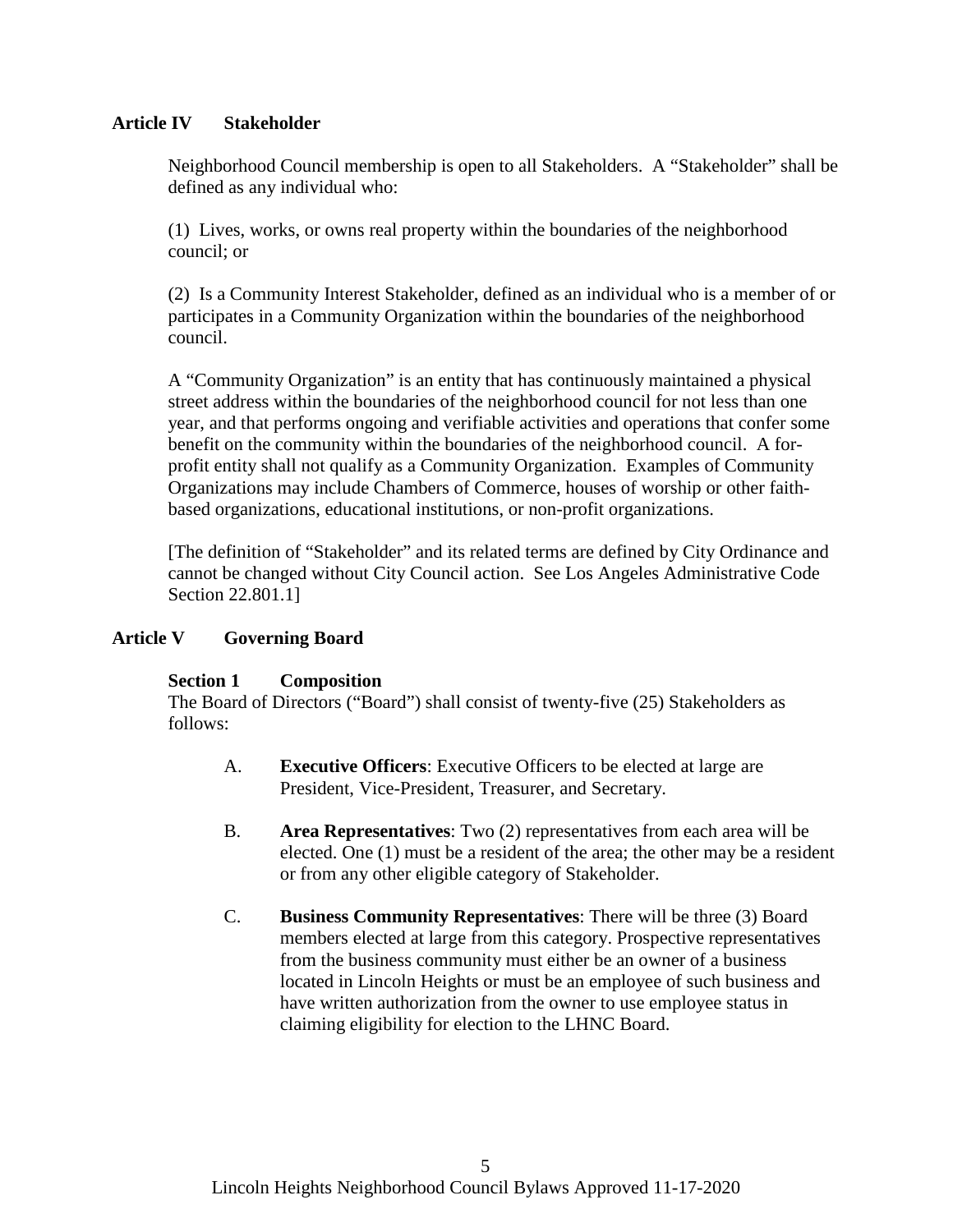- D. **Community Based Organizations Representatives**: There will be three (3) Board members elected at large from this category. Prospective representatives from a Community Based Organization must either be the head (as defined in its charter) of an Organization that maintains a physical office or space located in Lincoln Heights or must be an officer or member (as defined in its charter) of such Organization and have written authorization from the Organization head to use officer or member status. This classification can include, but is not limited to, youth associations, scholarship organizations, churches, schools, social service providers, nonprofit organizations, etc.
- E. **Youth Representative**: There will be one (1) Board member elected from this category. This Board member will be elected by the youth of the community and must be in high school with a minimum age of fourteen (14), but not older than seventeen (17) years and eleven (11) months on the day of the election or selection. See Admin. Code §  $22.814(c)$ . The Youth Representative will be elected to a full four (4) year term as long as eligibility is met at the time of election and until he/she graduates or leaves high school.

All seats, except for youth seat, will require minimum age of 18. No single Stakeholder group shall hold a majority of Board seats unless extenuating circumstances exist and are approved by the Department of Neighborhood Empowerment ("Department").

## **Section 2 Quorum**

The quorum shall be fourteen (14) members. If any member recuses himself/herself on a particular issue they may not be counted as part of the quorum for that issue. If less than eighteen (18) years of age, the Youth Representative shall be precluded from voting on financial matters, such as neighborhood council expenditures, financial reports, annual budgets, contracts, and recommendations to enter into contracts, but may participate in the board discussion of these items and shall be counted as part of quorum.

## **Section 3 Official Actions**

The Board may take Official Action if there is a Quorum present and a simple majority vote by the board members present, including abstentions, which will act as a YES vote. There shall be no proxy voting

## **Section 4 Terms and Term Limits**

The Term of office shall be for staggered four (4) years. There shall be no term limit.

## **Section 5 Duties and Powers**

The primary duties of the Board shall be to govern the Council and to carry out its objectives. No individual member of the Board shall speak for the Board or otherwise publicly represent a Board position unless authorized to do so by official action of the Board. The Board may, by official action, delegate to any individual the authority to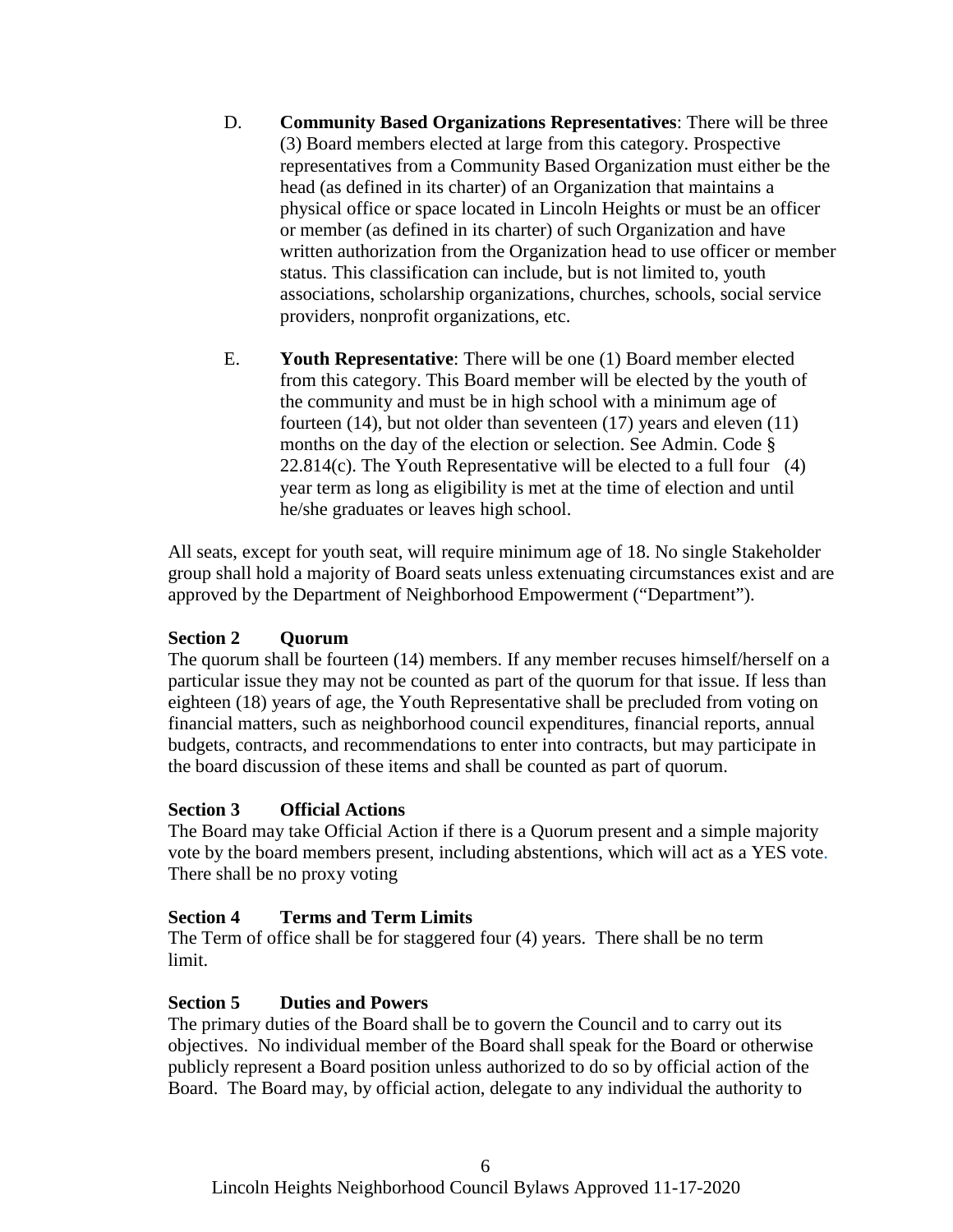present before a public body a standing LHNC position previously adopted by the Board or a statement that the Board has had insufficient time to develop a position or recommendation on a matter before that body. Such authority may be revoked at any time by the Board. Any Executive Officer is authorized to receive instruments of appreciation for the Board.

## **Section 6 Vacancies**

A vacancy on the Board shall be filled by procedure:

- A. Any Stakeholder(s) interested in filling a vacant seat on the Board shall submit a written application(s) to the Secretary.
- B. The Secretary shall then ensure that the matter is placed on the agenda for the next regular meeting of the Board.
- C. The Board shall vote on the application(s) at the meeting. If multiple applications for one (1) seat have been submitted, the candidate with the most votes wins. Tied votes shall be resolved via the City Clerk tied vote process.
- D. When a vacant seat is filled by the aforementioned process, that seat shall be filled only until the next general election is held to fill all seats on the Board, in no event shall a vacant seat be filled where the election to fill all seats on the Board is scheduled to be held within one hundred and twenty (120) days from the date the applicant (Stakeholder) proposing to fill the vacancy tenders a written application to the Secretary.

## **Section 7 Absences**

At the conclusion of the second consecutive missed Regular Board meeting of a Board member, during the Board Announcements portion of the agenda, the Secretary will announce the Board member's name and encourage other attending Board members to contact the Board member to encourage attendance. Further, the Secretary will contact the absent Board member by phone and in writing to remind the Board member that an absence at the subsequent Regular Board meeting will result in automatic removal from the Board.

A Board member who is absent three (3) consecutive Regular Board meetings is automatically removed from the Board at the adjournment of the third meeting. With passage of this amendment, absences will be counted beginning the subsequent Regular Board meeting. The LHNC will consult with its legal counsel, the Office of the City Attorney, throughout this removal process.

After three (3) unexcused consecutive absences or four (4) unexcused absences in one (1) year period, the Secretary will read the name of the absentee Board member at a meeting. The Secretary will then call that Board member. A motion for removal will be made. If the Board or the public does not agree with the dismissal, a general grievance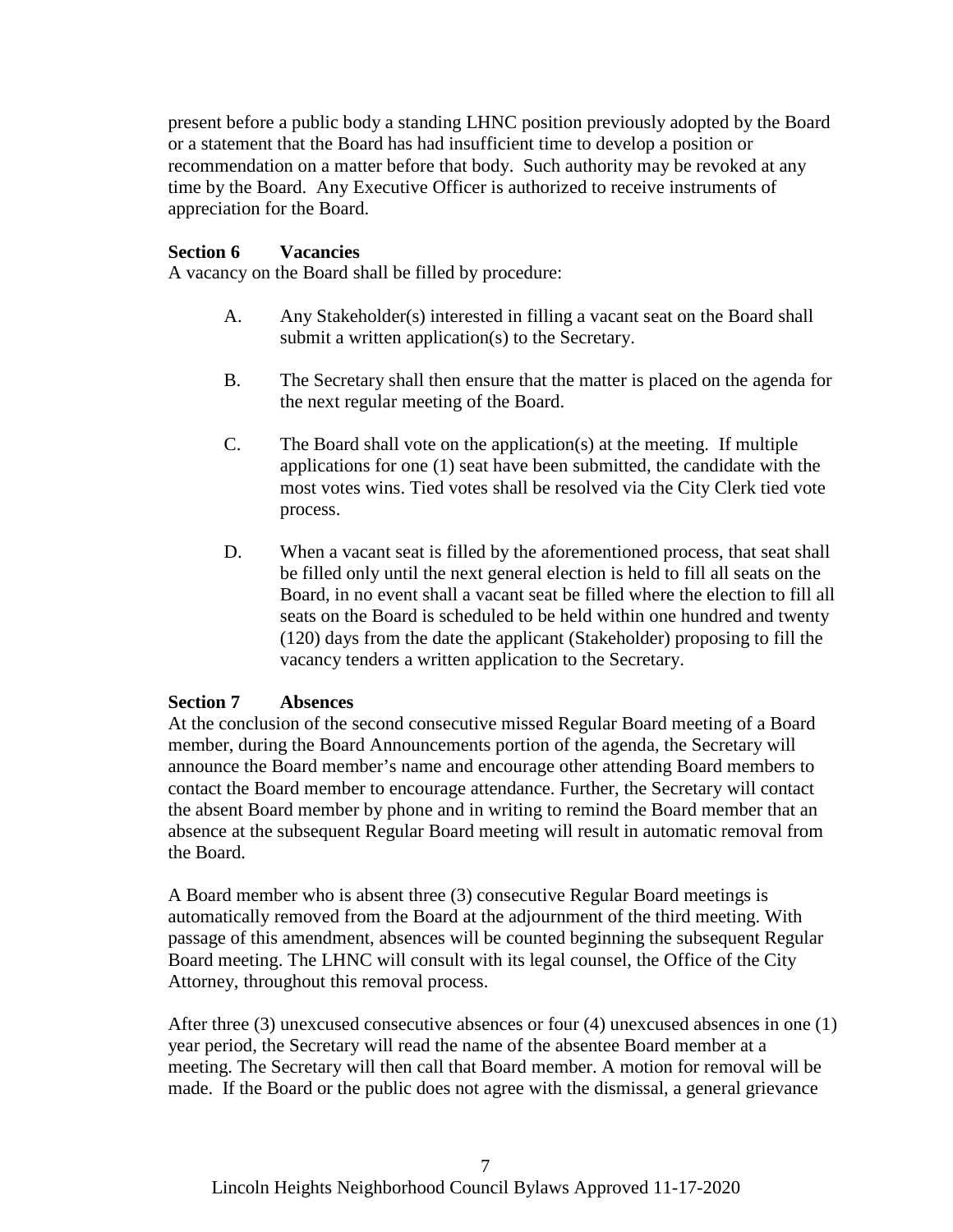can be filed. One (1) year will be defined as that period from January  $1<sup>st</sup>$  through December  $31<sup>st</sup>$  of each calendar year.

The definition of excused or unexcused absences will be determined by the Executive Committee.

# **Section 8 Censure**

The purpose of the censure process is to place a Board member on notice of misconduct and to provide the Board member with an opportunity to correct the misconduct. The Neighborhood Council ("Neighborhood Council") may censure any Board member at a regular or special meeting open to the public following a good-faith determination by the Neighborhood Council Board that the member has engaged in conduct that is contrary to rules and regulations applicable to the Board or

that impedes the orderly business of Board operations. Grounds for censure include, but are not limited to, persistent disruptive conduct at meetings, violations or abuses of the Board's bylaws or rules, violations of the Code of Conduct, acting on behalf of the Board without authorization, and misuse or abuse of the censure or removal process by acting in bad faith.

The Board shall use the following procedure when censuring a Board member:

1. A motion to censure a Board member may be initiated by any three (3) Board members. Those Board members shall not constitute a majority of the quorum of any Neighborhood Council body, such as a committee. The motion shall be delivered to any officer of the Board or a specific officer or member of the Board as may be specified in the bylaws or standing rules of the Neighborhood Council. The motion shall be in writing and provide the specific facts and grounds for the proposed censure including the date(s) and specific conduct relied upon for the motion. The motion shall not be based upon conclusions, e.g., "for alleged violations of the Code of Conduct" but shall contain factual statements that describe conduct only and is not intended to embarrass or humiliate the board member.

2. The Board member, group of Board members or committee responsible for setting the final Board agenda shall include the motion on the agenda of the next regular or special Board meeting scheduled at least thirty (30) days following the delivery of the proposed censure motion.

3. The Board member subject to censure shall be given a minimum of thirty (30) days prior-written notice, which may include email sent to the last email address on file with the Neighborhood Council, of any meeting at which the motion to censure will be considered. The notice shall provide the specific facts and grounds for the proposed censure as specified in 1 above. The Board shall also provide a copy of the notice to the Department of Neighborhood Empowerment a minimum of thirty (30) days prior to the meeting at which the motion to censure will be considered.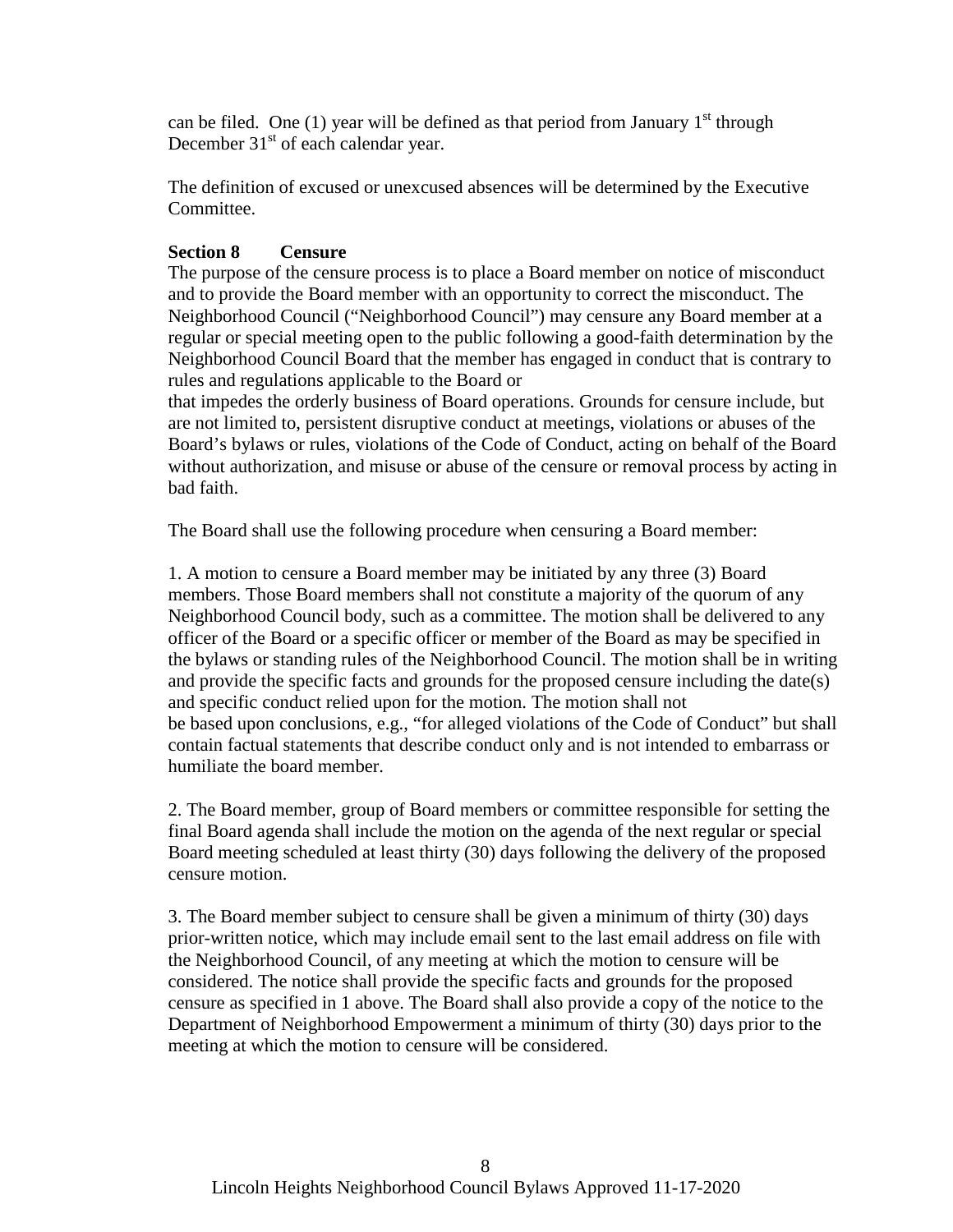4. The Board member subject to censure shall be given a reasonable opportunity to be heard at the meeting, either orally or in writing, prior to the Board's vote on a motion of censure.

5. The Board shall decide by a majority vote of those present and voting whether or not the Board member should be censured. The Board member who is the subject of the censure motion shall not be counted as part of the majority present and voting and shall not be allowed to vote. For the purpose of censure motions, abstentions shall not be counted as votes.

6. In no event shall a motion to censure a board member be heard by the Neighborhood Council within sixty (60) days of the next scheduled Board election or selection.

## **Section 9 Removal**

Any Board member may be removed by the Neighborhood Council ("Neighborhood Council") for cause, following a good faith determination by the Board that the member has engaged in conduct that is contrary to rules and regulations applicable to the Board or that impedes the orderly business of Board operations. A Board member shall not be subject to removal under this Policy, unless the member has been censured at least once pursuant to the Board of Neighborhood Commissioners' ("Commission") Censure Policy. Grounds for removal include, but are not limited to, persistent disruptive conduct at meetings, violations or abuses of the Board's bylaws or standing rules, violations of the Code of Conduct, acting on behalf of the Board without authorization, and misuse or abuse of the censure or removal processes by acting in bad faith.

The Board shall use the following procedure when removing a Board member:

1. A motion to remove a Board member may be initiated by any three (3) Board members. Those Board members shall not constitute a majority of the quorum of any Neighborhood Council body, such as a committee. The proposed motion shall be delivered to any officer of the Board or a specific officer or member of the Board as may be specified in the bylaws or standing rules of the Neighborhood Council. The motion shall be in writing and provide the specific facts and grounds for the proposed removal action including the date(s) and specific conduct relied upon for the motion. The motion shall not be based upon conclusions, e.g., "for alleged violations of the Code of Conduct" but shall contain factual statements that describes conduct only and is not intended to embarrass or humiliate the board member. The motion to remove shall also include a copy of the prior censure motion and the date it was passed.

2. The Board member, group of Board members or committee responsible for setting the final Board agenda shall list and briefly describe the motion on the agenda of the next regular or special Board meeting scheduled at least thirty(30) days following the delivery of the proposed removal motion.

3. The Board member subject to removal shall be given a minimum of thirty (30) days prior written notice, which may include email sent to the last email address on file with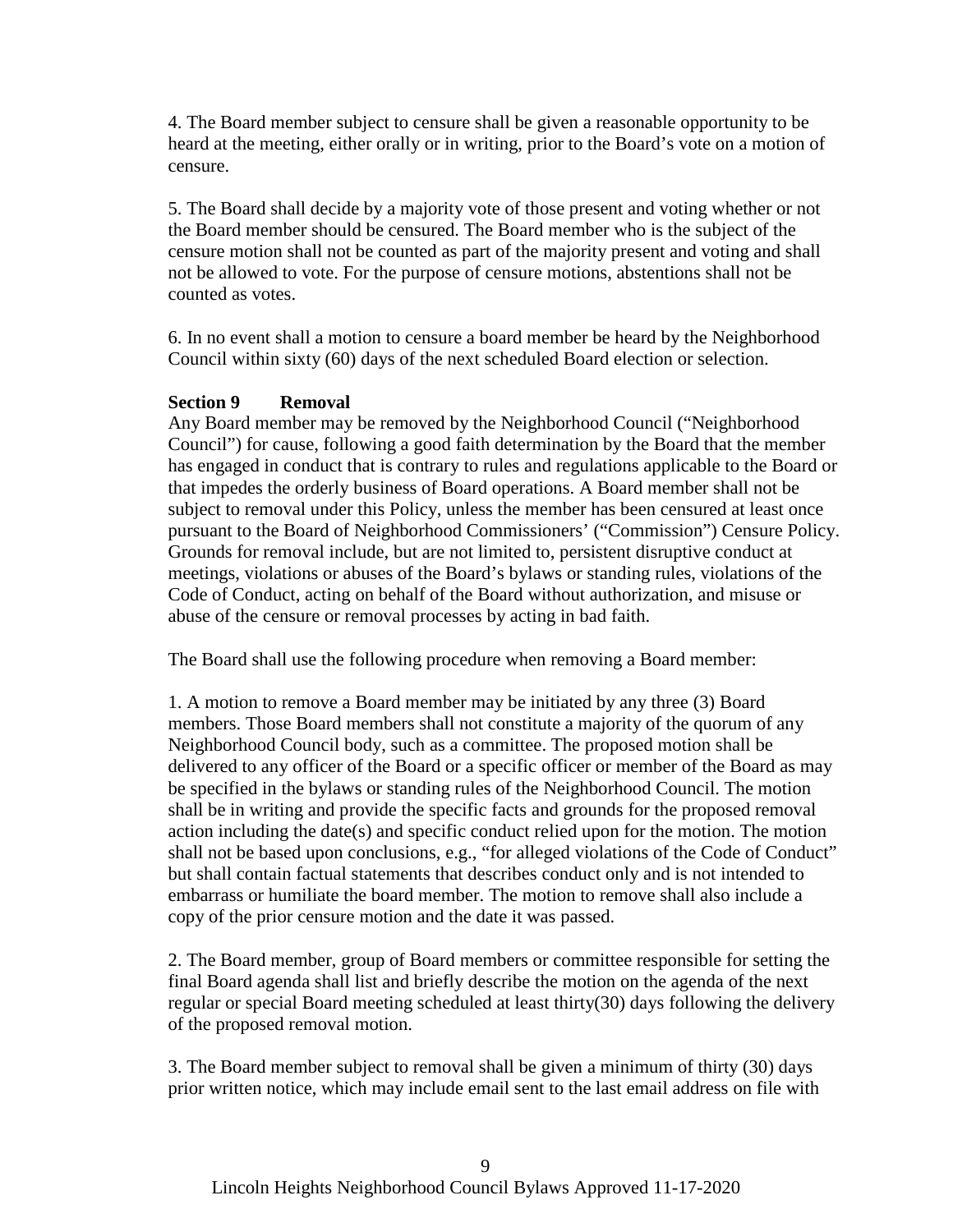the Neighborhood Council, of any meeting at which a motion to remove will be heard. The notice shall provide the specific facts and grounds for the proposed removal as specified in 1 above. The Board shall also provide a copy of the notice to the Department of Neighborhood Empowerment a minimum of thirty (30) days prior to any meeting at which a motion to remove will be considered.

4. The Board member subject to removal shall be given reasonable time to be heard at the meeting, either orally or in writing, prior to the Board's vote on a motion for removal.

5. The Board shall decide whether or not the Board member should be removed by an affirmative vote of two-thirds (2/3) of the currently sitting Board members. The Board member who is the subject of the removal motion shall not be allowed to vote and shall not be counted when determining the two-thirds (2/3) majority vote. For the purpose of the removal motion, abstentions shall not be counted as votes.

6. In no event shall a motion to remove a Board member be heard by the Neighborhood Council within sixty (60) days of the next election or selection.

7. The Commission may review a Neighborhood Council's removal decision if requested to do so by the affected Board member. Once the request is made for the Commission to review the decision to remove, the Neighborhood Council voting to remove the board member may not fill the vacancy created by the removal until the Commission has made a decision on whether the removal was proper or the Commission declines to review the matter. The Commission's decision whether to hear or decline to hear the removal review request shall be sent in writing to the requestor and the Neighborhood Council within 30 days after the request for review is delivered.

8. A request for the Commission to review a Neighborhood Council's removal decision shall proceed as follows:

a. The request must in writing and must be delivered to the Executive Assistant of the Commission or, in the absence of an Executive Assistant, to the President of the Commission within thirty (30) days of the date of the action by the Neighborhood Council to remove the Board member.

b. The request must state the basis for the review. The request shall not cite or present any evidence not considered by the Neighborhood Council but must address only procedural deficiencies.

c. If the Commission determines the request for review raises sufficient questions regarding procedural deficiencies and agrees to hear the review, it will be placed on the agenda of a regular or special meeting of the Commission within sixty (60) days of receipt of the request for review.

d. At the review the Commission will determine if the facts as presented support the removal motion and if the procedures set out in this policy were correctly applied.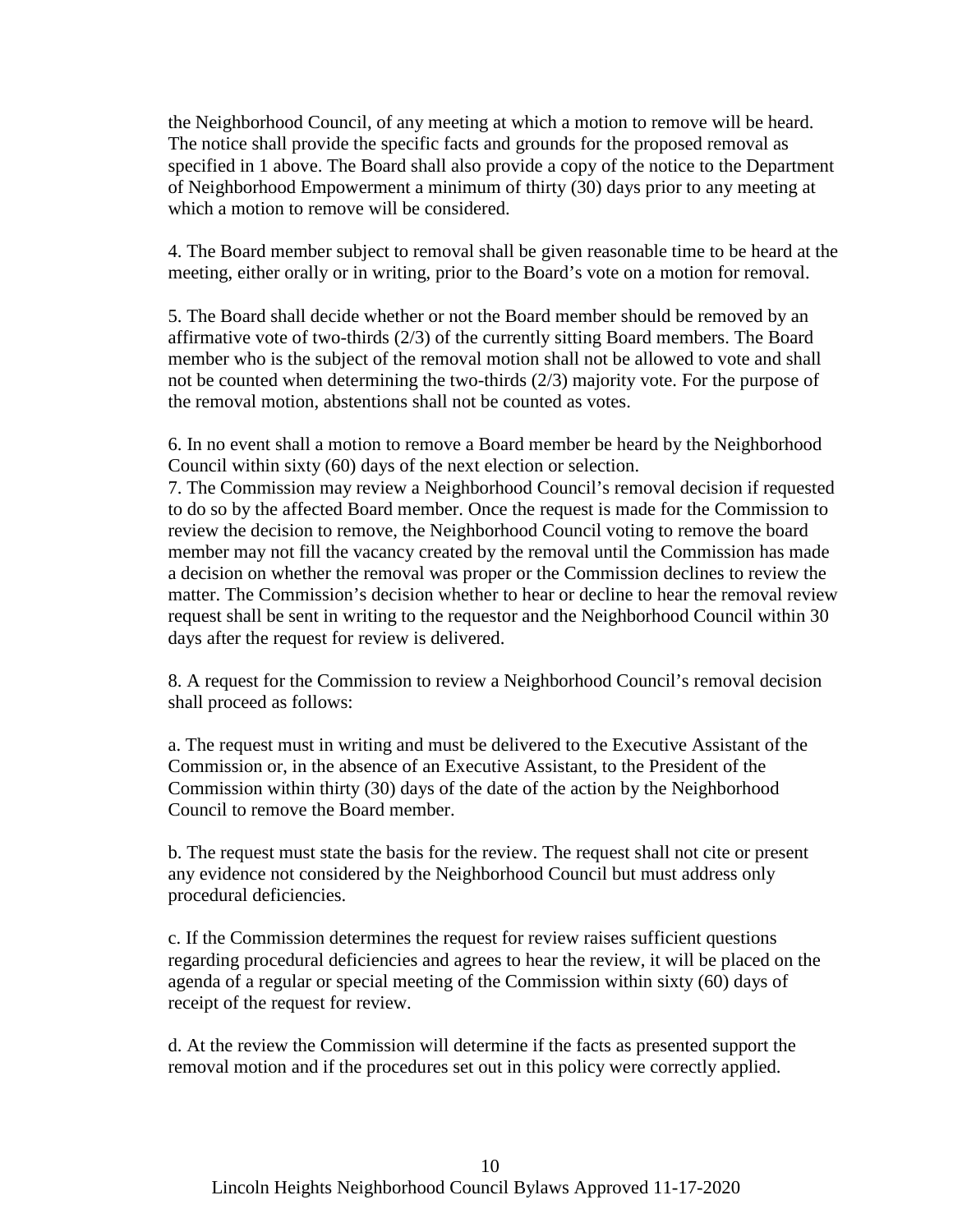e. If the Commission determines that there were either factual or procedural deficiencies, the Commission may either reinstate the Board member or return the matter to the Neighborhood Council for further consideration.

f. If the Commission returns the matter for further consideration and the Neighborhood Council does not act within sixty (60) days of the Commission's decision the Board member will be considered reinstated.

g. During the period of appeal the Board member shall not be counted as part of the Board for any quorum and shall not participate in any Board actions.

h. If the matter is returned to the Neighborhood Council for further consideration the Board member shall not be counted as part of the Board for any quorum and shall not participate in any Board actions until the Board takes action as requested by the Commission or until the expiration of the sixty (60) day time period.

9. This policy is not intended to restrict or eliminate a Neighborhood Council's ability to remove or render ineligible to serve, Board members who fail to attend meetings, join committees, maintain their stakeholder status, or perform other duties as may be described in the Neighborhood Council's bylaws and/or standing rules. Nor is it intended to limit a Neighborhood Councils ability to remove committee chairs or committee members according to the Neighborhood Council's bylaws and/or standing rules.

## **Section 10 Resignation**

A Board member may resign from the LHNC, and the position shall then be deemed vacant. Any member of the Board who ceases to be a Stakeholder is required to submit his or her resignation to the Board for discussion and action at a Board meeting. Removal of the Board member requires a majority of the attending Board members.

#### **Section 11 Community Outreach**

The LHNC shall direct that a system of outreach be instituted to inform Stakeholders as to the existence and activities of the LHNC, including Board elections, to find future leaders of the LHNC, and to encourage all Stakeholders to seek leadership positions within the LHNC.

#### **Article VI Officers**

#### **Section 1 Officers of the Board**

The Officers of the Board shall include the following positions ,which all together comprise the Executive Committee: President, Vice President, Secretary, and Treasurer.

#### **Section 2 Duties and Powers**

- A. President or presiding officer of the Board.
- B. Vice-President or second in charge behind the President at meetings of the Board.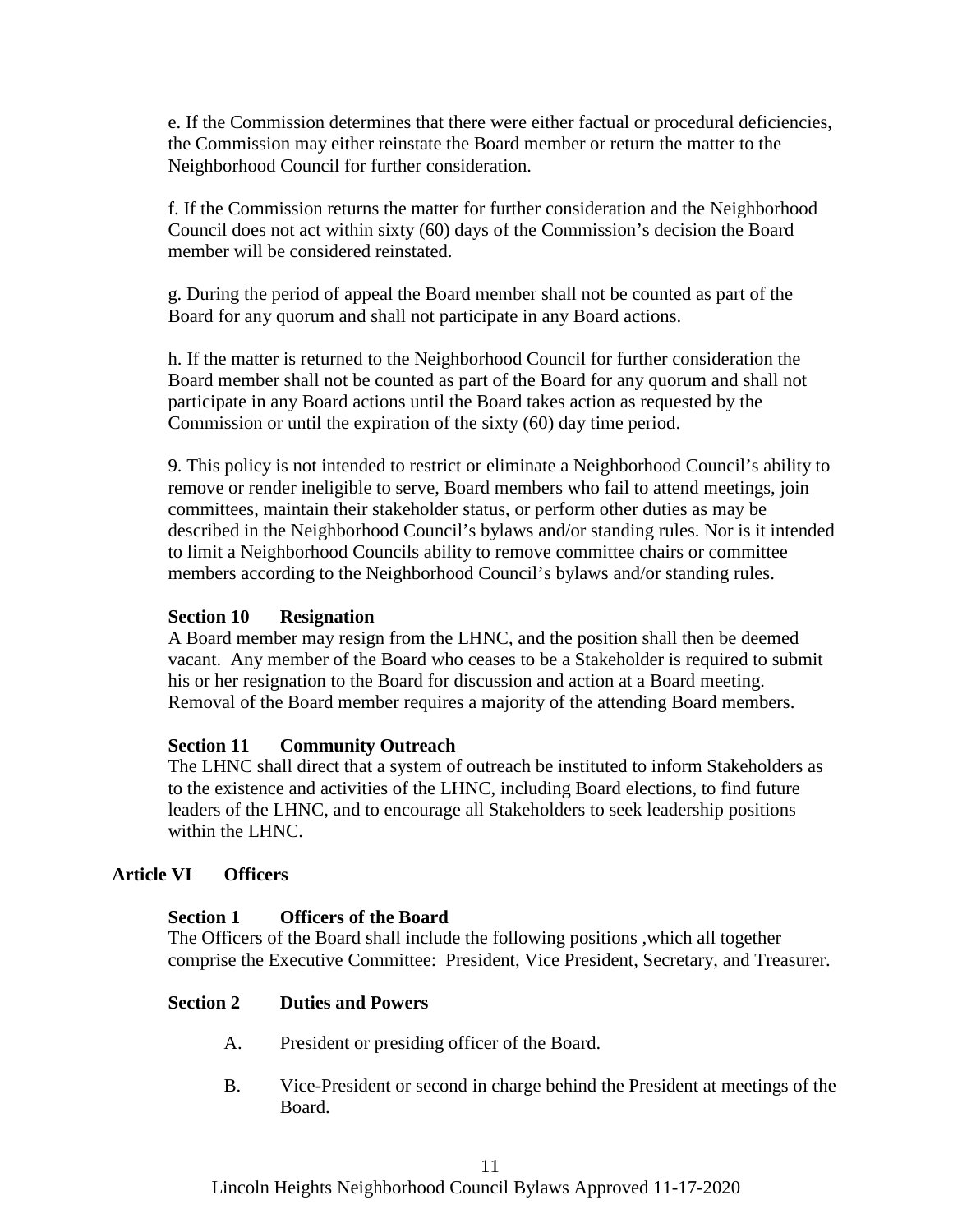- C. Secretary shall mean a member of the Board of charged with the responsibility of keeping minutes of all Board meetings.
- D. Treasurer shall mean a member of the Board also charged with the responsibility of establishing an accounting system for the LHNC, maintaining the records of the LHNC's finances and book of accounts, and preparing any financial reports for the Department pursuant to the Plan for a Citywide System of Neighborhood Councils ("Plan").

#### **Section 3 Selection of Officers**

Officers shall be elected during the City administered elections.

#### **Section 4 Officer Terms**

Officer terms shall be four (4) years.

#### **Article VII Committees and their Duties**

#### **Section 1 Standing**

Standing Committees are committees which have continuing subject matter jurisdiction. A standing committee shall be established by majority vote of the Board and reflected in this section. The Board has established the following committees with the continuing subject matter jurisdiction marked parenthetically. The standing committee will make recommendations to the Board.

- A. Executive (agenda)
- B. Rules (bylaw revisions, board rules)
- C. Finance & Budget (budget, procurement and purchasing)
- D. Programs & Services (city services delivery, public safety, other services and programs)
- E. Outreach, Communication & Events (recruit new members/organizations, public relations and marketing)
- F. City & Government Liaison (liaison to all levels of government)
- G. Elections (plan for Board elections)
- H. Planning & Land Use Management (planning, preservation and land use)
- I. Grievance
- J. Holiday Parade Committee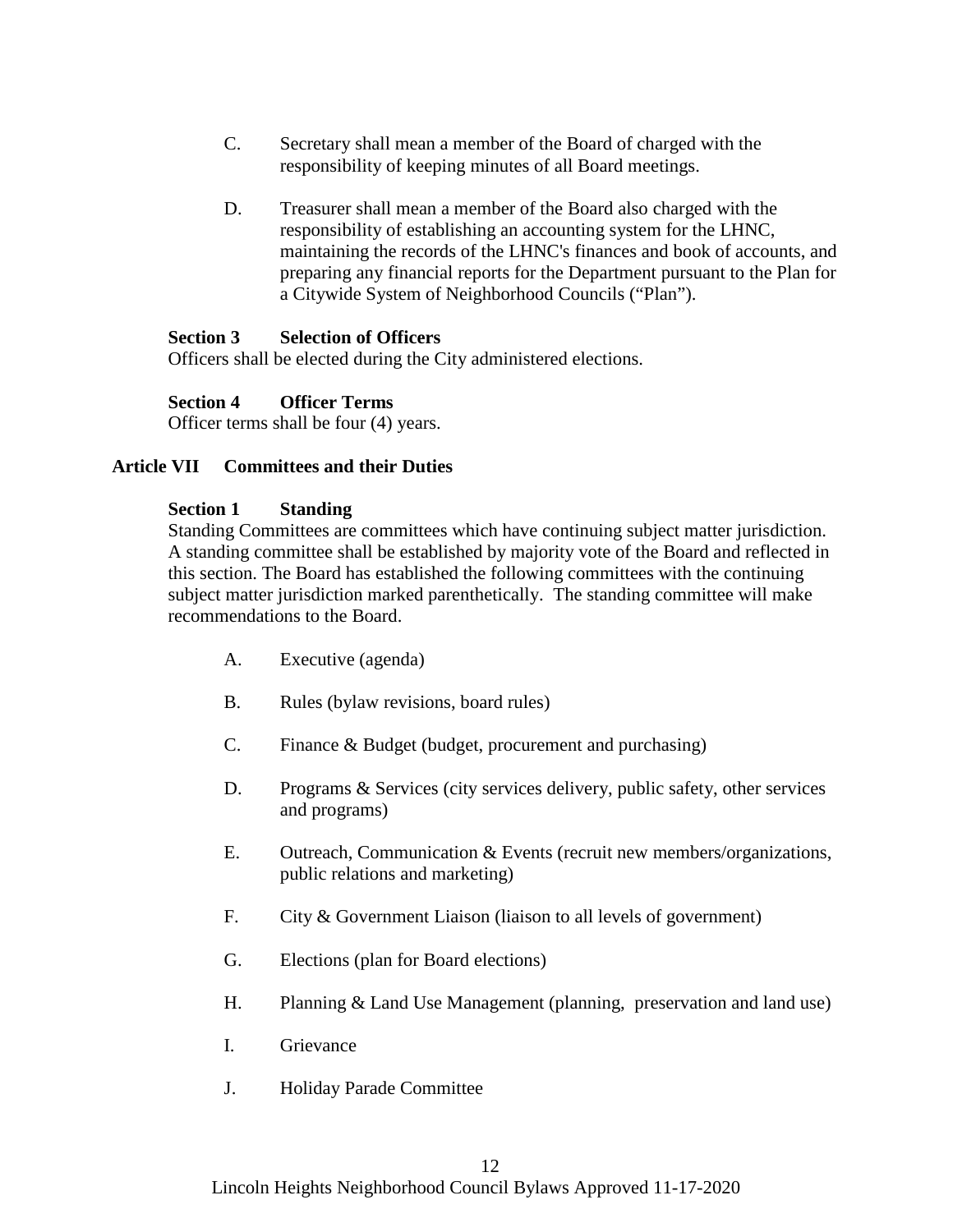## **Section 2 Ad Hoc**

Ad Hoc Committees have a defined purpose and a time frame to accomplish that purpose.

An Ad Hoc committee may be established by the President or by a majority vote of the Board. Ad Hoc committees cease to exist when their task is completed or at the discretion of the Board. A specific term may be designated by the President or the Board.

#### **Section 3 Committee Creation and Authorization**

The President shall have the authority to assign the chairs of a committee from among Board members and Stakeholders and reserves the right to approve or disapprove membership in a committee with cause.

- A. Committees will select a vice chair by majority vote. The vice chair will convene the committee in the absence of the chair.
- B. The President shall have the authority to replace the chair of a committee for cause. A majority vote of the Board may remove a chair.
- C. Committee chairs and vice chairs shall attend all LHNC meetings.
- D. Chairs may make motions regarding their committee at Board meetings.
- E. The committee chair must submit to the Board a committee roster. Only committee members have right of vote in committee meetings. New committee members may not vote until their name has been submitted to the Board.
- F. Quorum for committees shall be a majority of rostered members.
- G. A majority of the members on the roster present shall be required to take Official Action.
- H. Committees are not required to have a regular meeting time and location, but meetings must be announced and posted seventy-two (72) hours in advance according to the Brown Act. When possible, meetings will also be announced at the immediately preceding Board meeting.
- I. Each committee is required to submit to the Board and maintain an archive of minutes.
- J. Prior to expenditure of funds, a plan of action and line-item budget shall be submitted to the Board.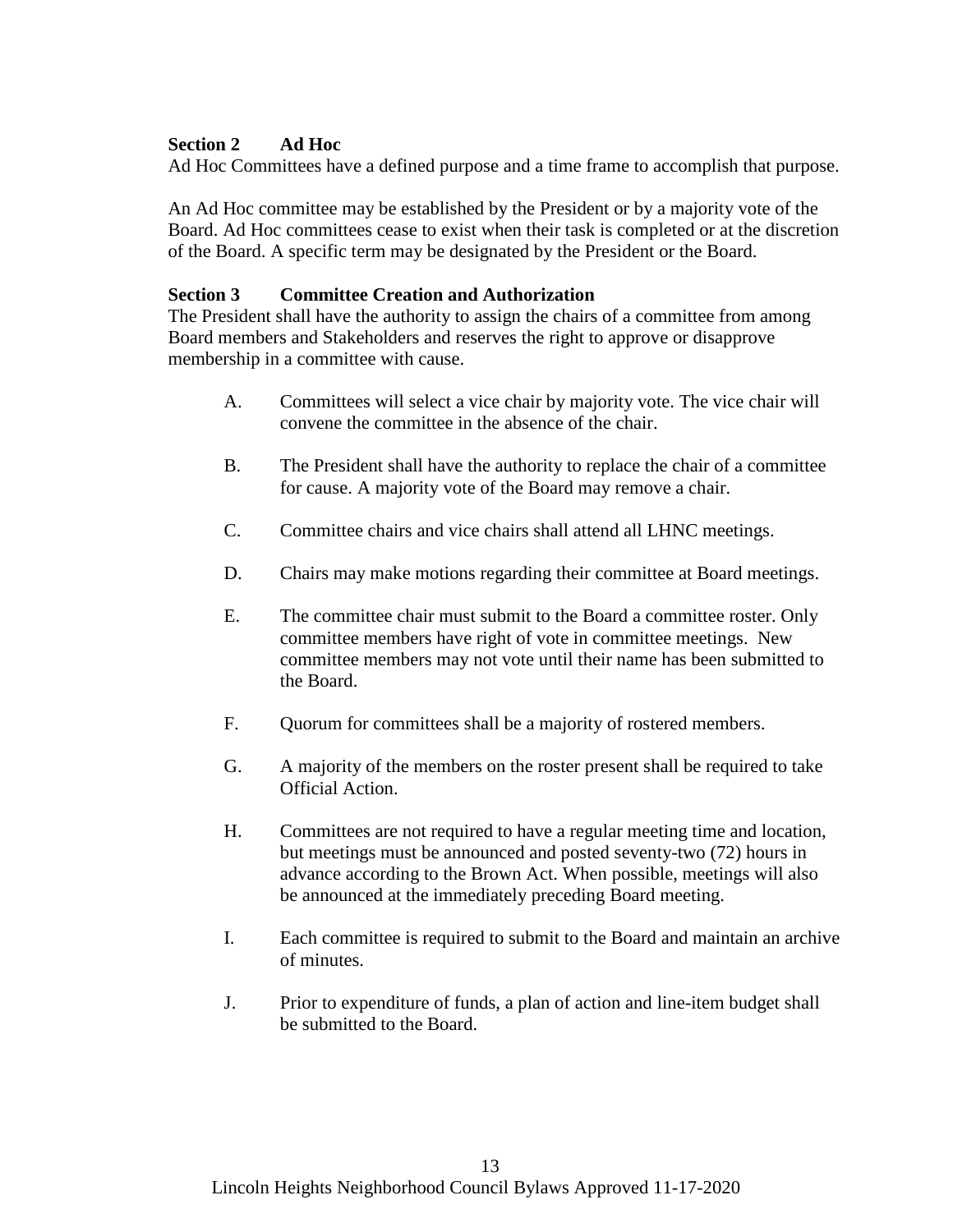# **Article VIII Meetings**

All meetings, as defined by the Ralph M. Brown Act shall be noticed and conducted in accordance with the Act.

# **Section 1 Meeting Time and Place**

Meetings of the Board shall be held on the first and third Thursdays of every month. A calendar of regular meetings shall be established by the Board at its first regular meeting of each calendar year.

- A. The location and time of Board meetings shall be determined by majority vote of the Executive Committee and posted according to Brown Act. The Executive Committee should take into account the availability of the entire Board.
- B. Regular Board meetings shall be held at least once per quarter and may be held more frequently as determined by the Board. Prior to any action by the Board, there shall be a period of public comment. The Board shall determine the length and format of the period as appropriate.
- C, The President or a majority of the Executive Committee shall be allowed to call a Special meeting as needed.

# **Section 2 Agenda Setting**

The Executive Committee shall set the agenda for each Board meeting.

## **Section 3 Notifications/Postings**

At a minimum, meeting notices shall be posted in compliance with the Ralph M. Brown Act and in compliance with City of Los Angeles Neighborhood Council posting policy. An updated listing of the Neighborhood Council's physical posting location/s shall be kept on file with the Neighborhood Council.

The Board will inform all neighborhood Stakeholders of meetings of the LHNC by posting in at least one (1) of the following public locations, plus additional locations (physical and electronic) at the discretion of the Board:

- 1. Lincoln Heights Library
- 2. Sacred Heart Church
- 3. Lincoln High School
- 4. Brewery Artist Complex
- 5. Dino's Restaurant

## **Section 4 Reconsideration**

The Board may reconsider and amend its action on items listed on the agenda if that reconsideration takes place immediately following the original action or at the next regular meeting.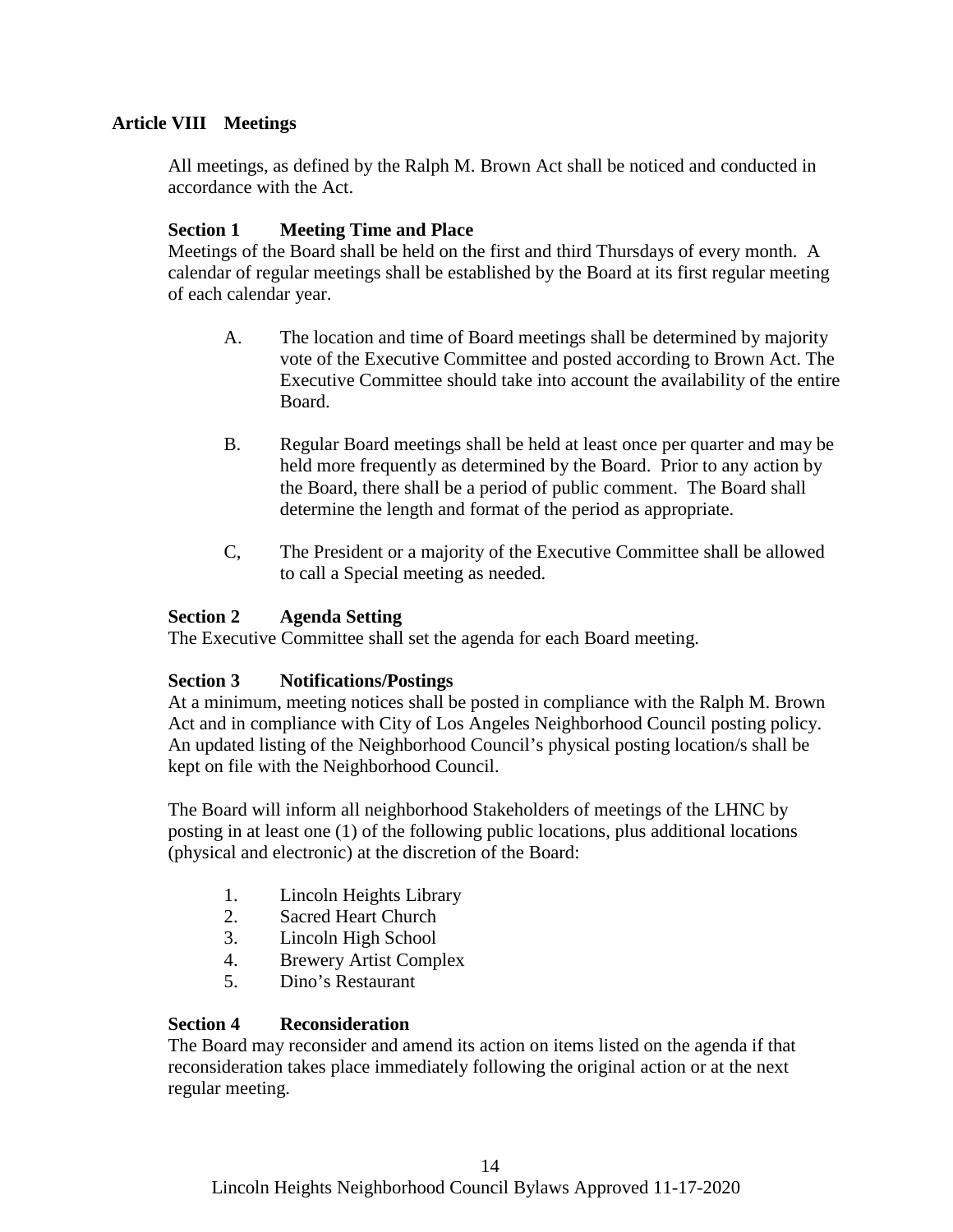- A. The Board, on either of these two (2) days, shall: Make a Motion for Reconsideration and, if approved, hear the matter and take an Action.
- B. If the motion to reconsider an action is to be scheduled at the next meeting following the original action, then two (2) items shall be placed on the agenda for that meeting.
- C. A Motion for Reconsideration on the described matter and a (Proposed) Action should the motion to reconsider be approved.
- D. A motion for reconsideration can only be made by a Board member who has previously voted on the prevailing side of the original action taken. If a motion for reconsideration is not made on the date the action was taken, then a Board member on the prevailing side of the action must submit a memorandum to the Secretary identifying the matter to be reconsidered and a brief description of the reason(s) for requesting reconsideration at the next regular meeting. The aforesaid shall all be in compliance with the Brown Act.

## **Article IX Finances**

The LHNC shall review its fiscal budget and make adjustments as needed to comply with City Laws and City Administrative Rules, and to keep in compliance with Generally Accepted Accounting Principles and the City's mandate for the use of standardized budget and minimum funding allocation requirements.

The LHNC shall adhere to all rules and regulations promulgated by appropriate City officials regarding the Council's finances where the term "appropriate City officials" means those officials and/or agencies of the City of Los Angeles who have authority over Neighborhood Councils.

All financial accounts and records shall be available for public inspections and posted on the LHNC web site, if available.

Each month the Treasurer shall provide to the Board detailed reports of the LHNC's accounts. The Treasurer may request authorization from the other members of the Board to retain a financial professional to assist in creating a bookkeeping and annual accounting system. The Treasurer may also request the assistance of the Department when implementing the same. The Treasurer, however, shall be ultimately responsible for the maintenance of the system of bookkeeping and accounting and for the protection of all LHNC assets.

At least once each quarter, the President and at least one (1) other individual other than the Treasurer, who is designated by the Board, shall examine the LHNC's accounts and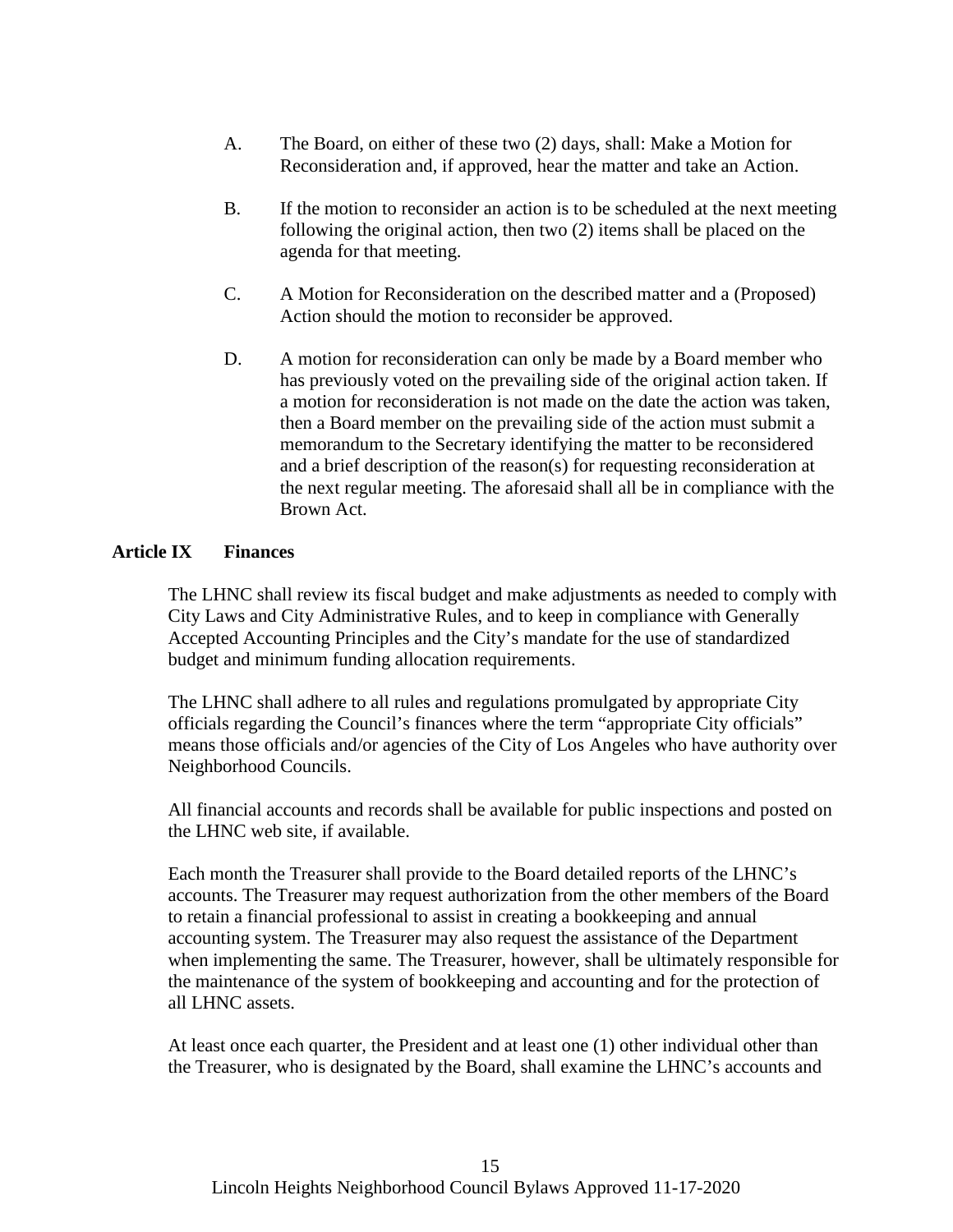attest to their accuracy before submitting the documentation to the Department for further review.

## **Article X Elections**

## **Section 1 Administration of Elections**

The LHNC's election will be conducted pursuant to any and all City ordinances, policies and procedures pertaining to Neighborhood Council elections.

## **Section 2 Governing Board Structure and Voting**

The number of Board seats, the eligibility requirements for holding any specific Board seats, and which Stakeholders may vote for the Board seats are specified in Attachment B.

## **Section 3 Minimum Voting Age**

Except with respect to a Youth Board Seat, a stakeholder must be at least 16 years of age on the day of the election or selection to be eligible to vote. [See Admin. Code §§ 22.814(a) and 22.814(c)]

## **Section 4 Method of Verifying Stakeholder Status**

Voters will verify their Stakeholder status by providing acceptable documentation. Where Stakeholder status in a district is established by participation or membership in an organization, group or place of worship, the physical address of the organization or place of worship shall be used to establish the district Stakeholder status.

## **Section 5 Restrictions on Candidates Running for Multiple Seats**

A candidate shall declare their candidacy for no more than one (1) position of the Board during a single election cycle.

## **Section 6 Other Election Related Language**

The Board shall direct that a system of outreach be instituted and to find and obtain nominees for subsequent election to the Board. The Board may choose to design such a system through the committee process. The purpose of this outreach is to put forth a reasonable effort to inform and give every Stakeholder desiring to participate on the Board an opportunity to become a Board member. To that end, a period of at least sixty (60) days prior to any election shall be given to prospective Board members for purposes of soliciting Stakeholder support.

#### **Article XI Grievance Process**

The Neighborhood Council grievance review process will be conducted pursuant to any and all City ordinances, policies and procedures pertaining to Neighborhood Council grievances.

Any grievance by a Stakeholder must be submitted in writing to the Board. The Board shall then refer the matter to the Grievance Committee. The Secretary will coordinate a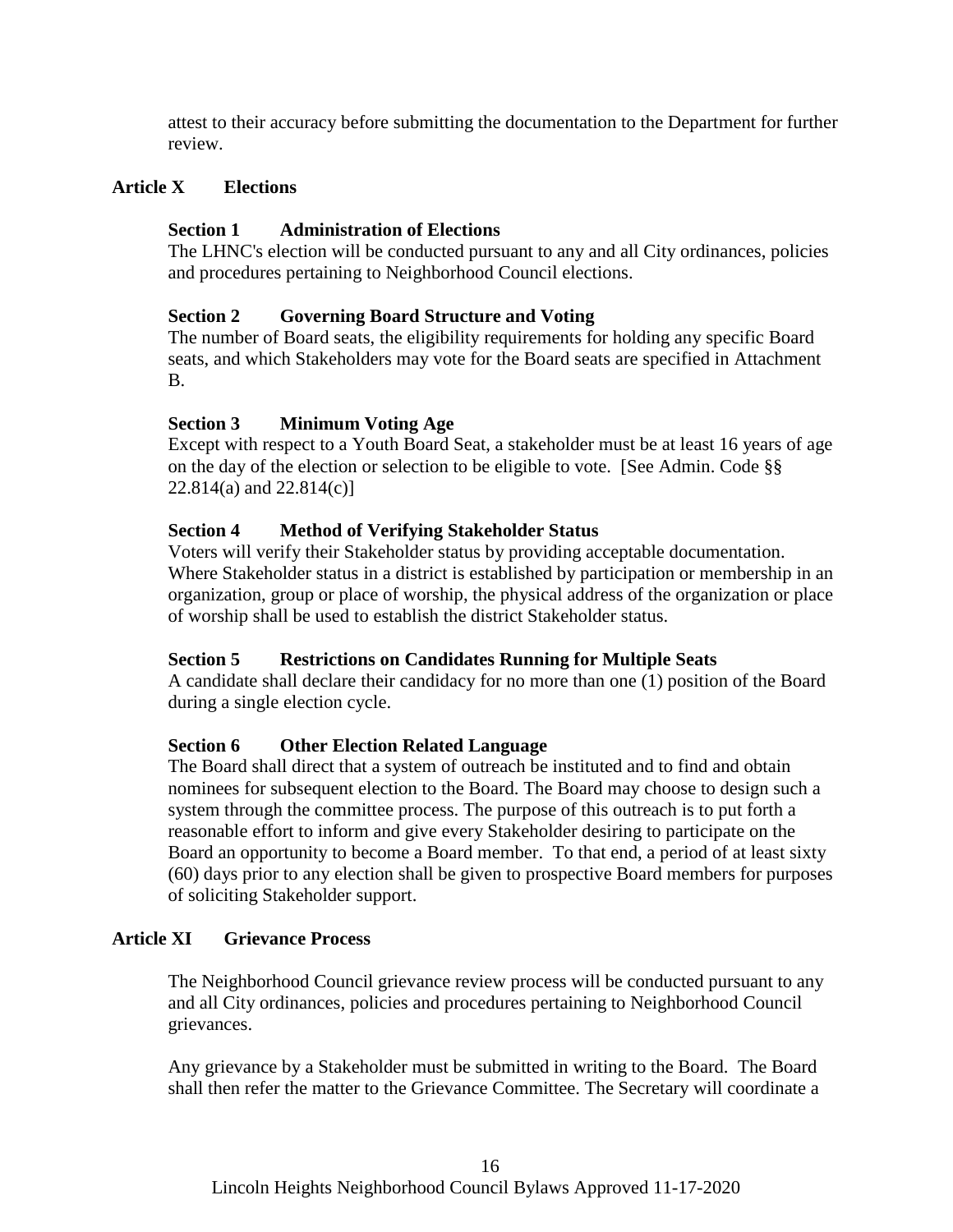time and a place for the panel to meet with the person(s) submitting a grievance and to discuss ways in which the dispute may be resolved.

Thereafter, a panel member shall promptly prepare a written report to be forwarded by the Secretary to the Board outlining the panel's collective recommendations for resolving the grievance. The Board may receive copy of the panel's report and recommendations prior to any meeting of the Board, but the matter shall not be discussed among the Board members until the matter is heard at the next regular meeting of the Board pursuant to the Ralph M. Brown Act.

This grievance process is intended to address matters involving procedural disputes, e.g., the Boards failure to comply with Board Rules or these Bylaws. Board members cannot file grievances against other Board members or the LHNC. In the event that a grievance cannot be resolved through this grievance process, then the matter may be referred to the Department for consideration or dispute resolution in accord with the Plan.

## **Article XII Parliamentary Authority**

Where the Board has not adopted its own rules for conducting its meetings, the Board shall follows Robert's Rules of Order. The Rules of the Board that have been formally adopted and set forth in writing shall, unless contrary to State or federal law, take precedent where there is a conflict with Robert's Rules of Order. All committee meetings shall be governed by any written rules adopted by the Board for conduct of meeting, or by Robert's Rules of Order, where no Board rule applies Additional rules and/or policies and procedures regarding the conduct of the Board and/or Council meetings may be developed and adopted by the Board.

- A. The Maker of a motion and the motion's Second may make changes to or accept proposed changes to their motion, if they are both in agreement, without a vote of the Board. This practice shall be known as a Friendly Amendment'.
- B. The Maker of a motion and the motion's Second may withdraw their motion at any time, if they are both in agreement, provided the motion has not been amended by the Board.

#### **Article XIII Amendments**

.

The Board or any Stakeholder(s) may propose amendments, changes, additions, or deletions to these Bylaws during the public comment period of a regular meeting of the Board. A proposal to amend these Bylaws, however, must then be formalized in a writing and then lodged with the Secretary or person responsible for preparing the agenda for the next regular meeting. The proposed amendment will be placed on the agenda for public discussion at a subsequent regular meeting of the Board.

A recommendation for amendment or adjustment of these Bylaws must be made by a vote of eighteen (18) members of the Board. Thereafter, and within fourteen (14) days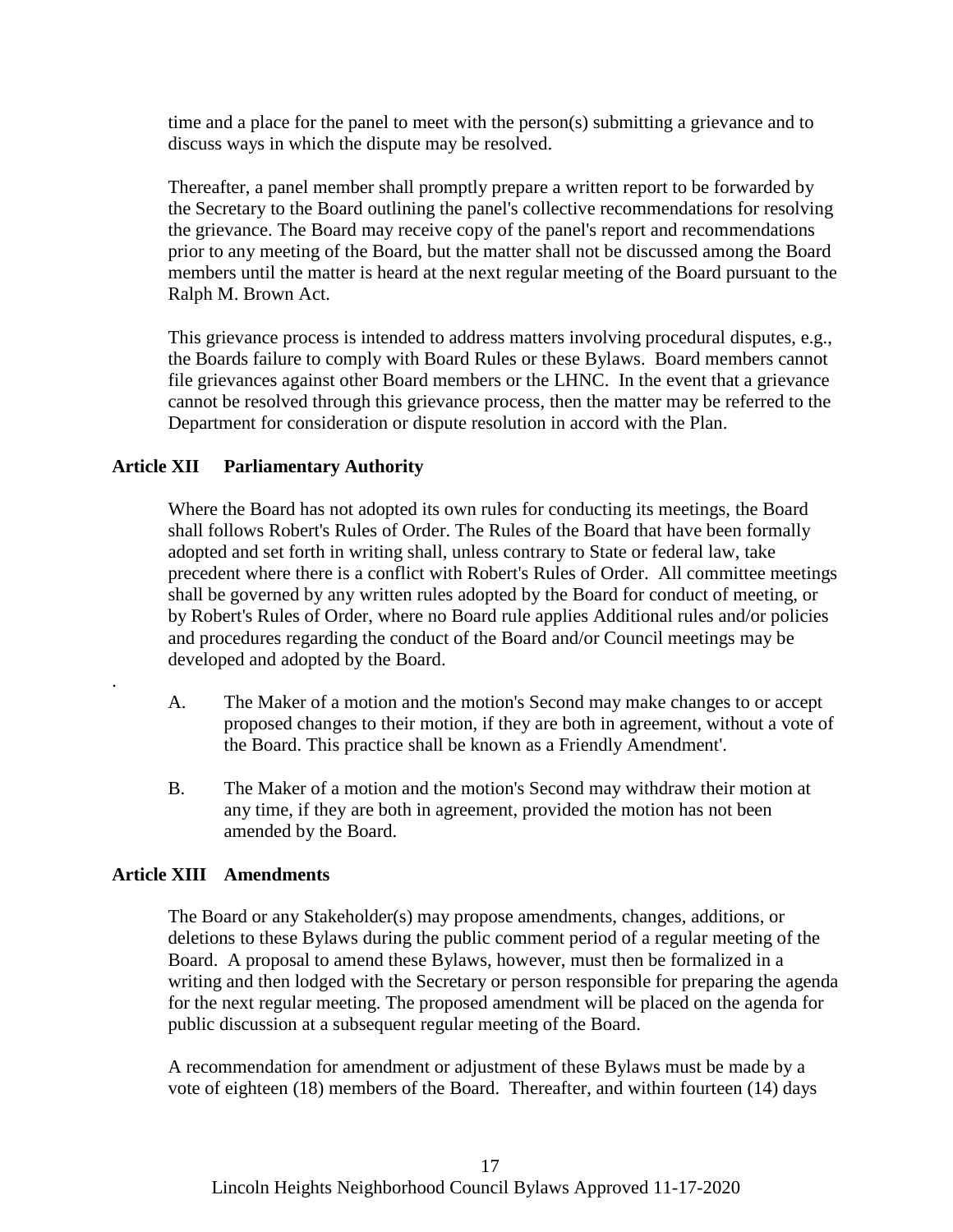after a vote recommending adjustment or amendment to the Bylaws, a Bylaw Amendment Application shall be submitted to the Department of Neighborhood Empowerment ("Department") along with a copy of the existing Bylaws for review and approval by the Department

## **Article XIV Compliance**

The LHNC, its representatives, and all Stakeholders shall comply with these Bylaws and with any additional Standing Rules or Procedures as may be adopted by the Board of Directors as well as all local, county, state and federal laws, including, without limitation, the Plan for Citywide System of Government (hereinafter referred to as "The Plan"), the City Code of Conduct, the City Government Ethics Ordinance (Los Angeles Municipal Code Section 49.5.1), the Brown Act (California Government Code Section 54950.5 et seq.), the Public Records Act, the American Disabilities Act, and all laws and governmental policies pertaining to Conflicts of Interest.

## **Section 1 Code of Civility**

Board members will abide by the Commission's Neighborhood Council Board Member Code of Conduct Policy.

## **Section 2 Training**

All Board members must take ethics and funding training prior to making motions and voting on funding related matters, or they will lose their Board voting rights.

## **Section 3 Self-Assessment**

Intentionally left blank.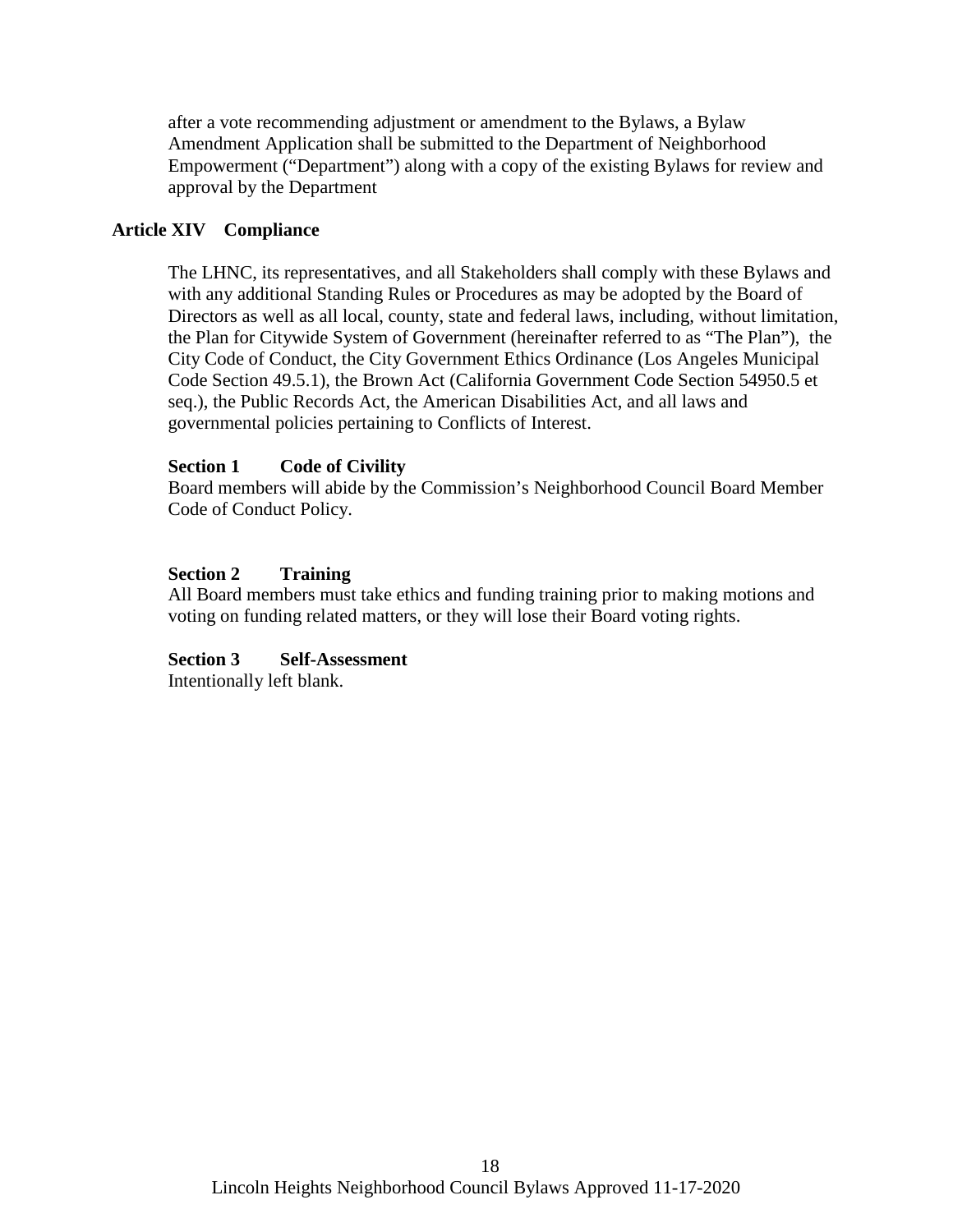

**ATTACHMENT A - Map of Lincoln Heights Neighborhood Council**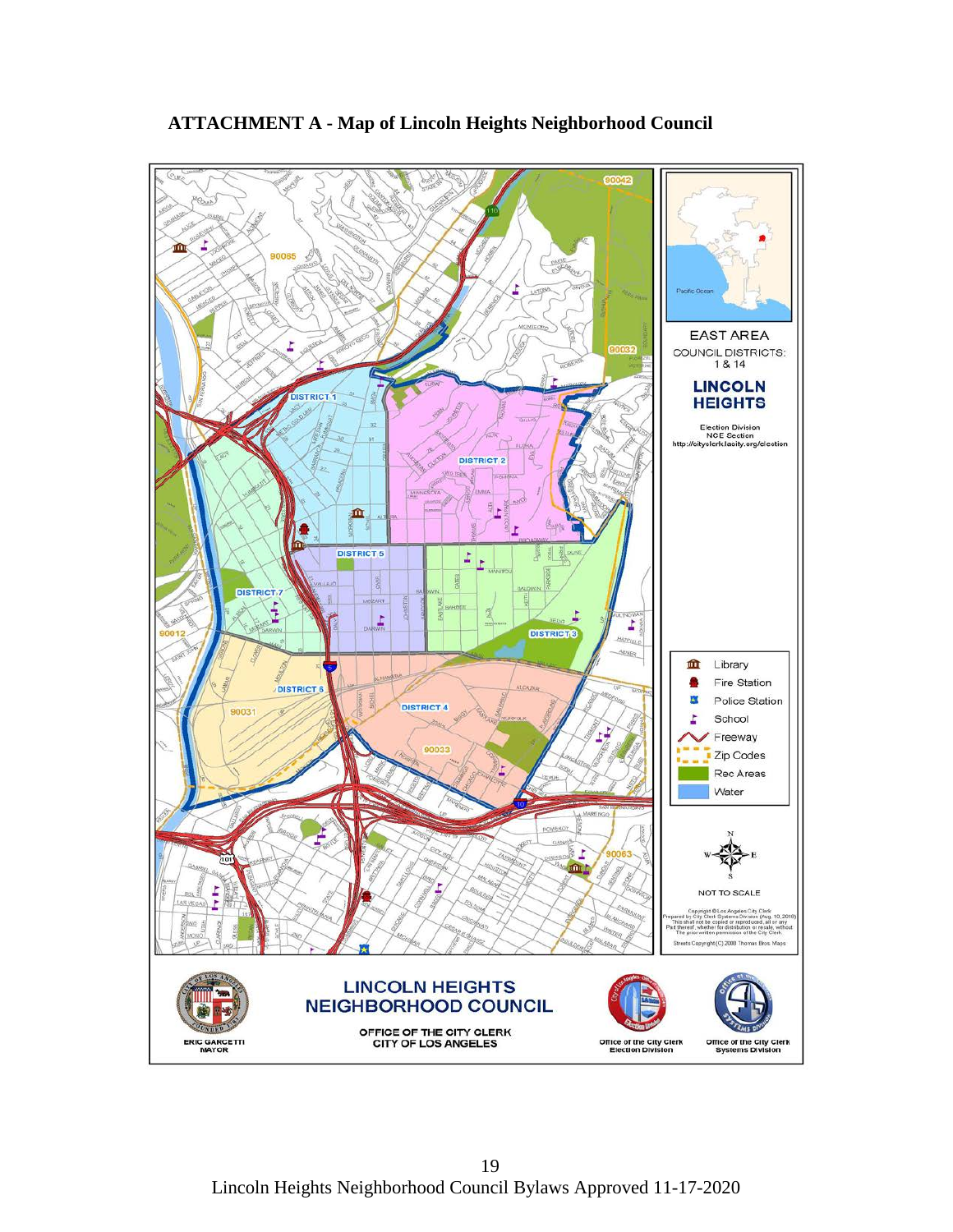## **ATTACHMENT B - Governing Board Structure and Voting Lincoln Heights Neighborhood Council – 25 Board Seats**

| <b>BOARD POSITION</b>                                                 | # OF<br><b>SEATS</b> | <b>ELECTED OR</b><br><b>APPOINTED?</b> | <b>ELIGIBILITY TO RUN</b><br><b>FOR THE SEAT</b>                                                                           | <b>ELIGIBILITY TO VOTE</b><br><b>FOR THE SEAT</b>                                              |
|-----------------------------------------------------------------------|----------------------|----------------------------------------|----------------------------------------------------------------------------------------------------------------------------|------------------------------------------------------------------------------------------------|
| President<br>Term: 4 Years                                            | 1                    | Elected                                | Stakeholder who is 18<br>years or older at the time<br>of the election.                                                    | Stakeholders who are<br>at least 16 years of age<br>on the day of the<br>election or selection |
| Vice-President<br>Term: 4 Years                                       | 1                    | Elected                                | Stakeholder who is 18<br>vears or older.                                                                                   | Stakeholders who are at<br>least 16 years of age on<br>the day of the election or<br>selection |
| Treasurer<br>Term: 4 Years                                            | 1                    | Elected                                | Stakeholder who is 18<br>years or older.                                                                                   | Stakeholders who are at<br>least 16 years of age on<br>the day of the election or<br>selection |
| Secretary<br>Term: 4 Years                                            | 1                    | Elected                                | Stakeholder who is 18<br>years or older.                                                                                   | Stakeholders who are<br>at least 16 years of age<br>on the day of the<br>election or selection |
| Youth Representative<br>Term: 4 Years                                 | 1                    | Elected                                | Stakeholder who is at<br>least 14 years and no<br>more than 17 years of<br>age on the day of the<br>election or selection. | Stakeholders who are<br>at least 16 years of age<br>on the day of the<br>election or selection |
| Sub-Area 1<br>Representative<br>At-Large Seat<br>Term: 4 Years        | 1                    | Elected                                | Stakeholder within Sub-<br>Area 1 and who is 18.<br>years or older                                                         | Stakeholders who are<br>at least 16 years of age<br>on the day of the<br>election or selection |
| Sub-Area 1<br>Representative<br><b>Resident Seat</b><br>Term: 4 Years | 1                    | Elected                                | Stakeholder who lives<br>within Sub-Area 1 and<br>who is 18 years or older.                                                | Stakeholders who are<br>at least 16 years of age<br>on the day of the<br>election or selection |
| Sub-Area 2<br>Representative<br>At-Large Seat<br>Term: 4 Years        | 1                    | Elected                                | Stakeholder within Sub-<br>Area 2 who is 18 years or<br>older.                                                             | Stakeholders who are at<br>least 16 years of age on<br>the day of the election or<br>selection |
| Sub-Area 2<br>Representative<br><b>Resident Seat</b><br>Term: 4 Years | 1                    | Elected                                | Stakeholder who lives.<br>within Sub-Area 2 and<br>who is 18 years or older.                                               | Stakeholders who are<br>at least 16 years of age<br>on the day of the<br>election or selection |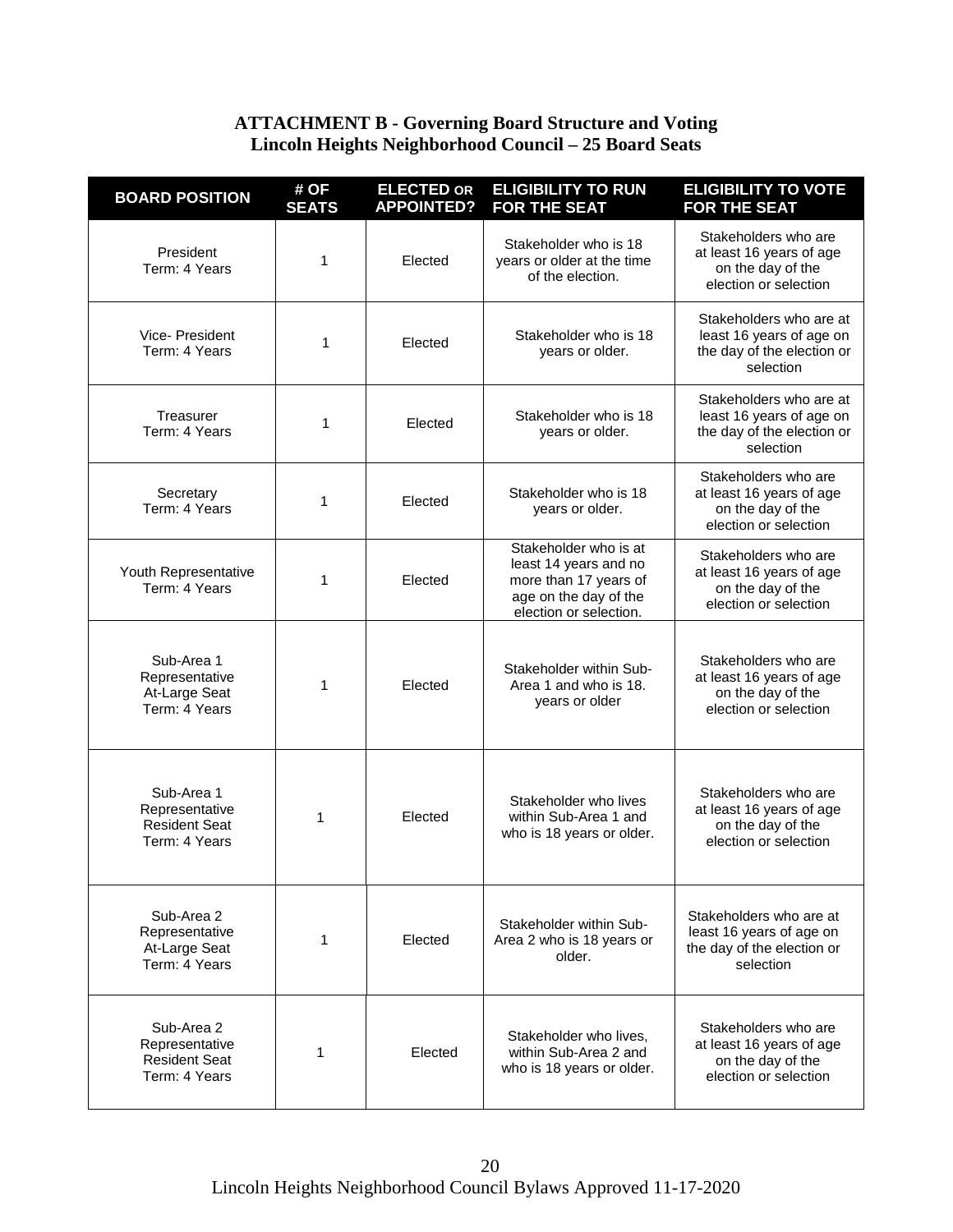| <b>BOARD POSITION</b>                                                 | # OF<br><b>SEATS</b> | <b>ELECTED OR</b><br><b>APPOINTED?</b> | <b>ELIGIBILITY TO RUN</b><br><b>FOR THE SEAT</b>                             | <b>ELIGIBILITY TO VOTE</b><br><b>FOR THE SEAT</b>                                              |
|-----------------------------------------------------------------------|----------------------|----------------------------------------|------------------------------------------------------------------------------|------------------------------------------------------------------------------------------------|
| Sub-Area 3<br>Representative<br>At-Large Seat<br>Term: 4 Years        | 1                    | Elected                                | Stakeholder within Sub-<br>Area 3 and who is 18<br>years or older.           | Stakeholders who are<br>at least 16 years of age<br>on the day of the<br>election or selection |
| Sub-Area 3<br>Representative<br><b>Resident Seat</b><br>Term: 4 Years | 1                    | Elected                                | Stakeholder who lives,<br>within Sub-Area 3 and<br>who is 18 years or older. | Stakeholders who are<br>at least 16 years of age<br>on the day of the<br>election or selection |
| Sub-Area 4<br>Representative<br>At-Large Seat<br>Term: 4 Years        | 1                    | Elected                                | Stakeholder within Sub-<br>Area 4 and who is 18<br>years or older.           | Stakeholders who are<br>at least 16 years of age<br>on the day of the<br>election or selection |
| Sub-Area 4<br>Representative<br><b>Resident Seat</b><br>Term: 4 Years | 1                    | Elected                                | Stakeholder who lives,<br>within Sub-Area 4 and<br>who is 18 years or older. | Stakeholders who are<br>at least 16 years of age<br>on the day of the<br>election or selection |
| Sub-Area 5<br>Representative<br>At-Large Seat<br>Term: 4 Years        | 1                    | Elected                                | Stakeholder within Sub-<br>Area 5 and who is 18<br>years or older.           | Stakeholders who are<br>at least 16 years of age<br>on the day of the<br>election or selection |
| Sub-Area 5<br>Representative<br><b>Resident Seat</b><br>Term: 4 Years | 1                    | Elected                                | Stakeholder who lives,<br>within Sub-Area 5 and<br>who is 18 years or older. | Stakeholders who are<br>at least 16 years of age<br>on the day of the<br>election or selection |
| Sub-Area 6<br>Representative<br>At-Large Seat<br>Term: 4 Years        | 1                    | Elected                                | Stakeholder within Sub-<br>Area 6 and who is 18<br>years or older.           | Stakeholders who are<br>at least 16 years of age<br>on the day of the<br>election or selection |
| Sub-Area 6<br>Representative<br><b>Resident Seat</b><br>Term: 4 Years | 1                    | Elected                                | Stakeholder who lives,<br>within Sub-Area 6 and<br>who is 18 years or older. | Stakeholders who are at<br>least 16 years of age on<br>the day of the election or<br>selection |